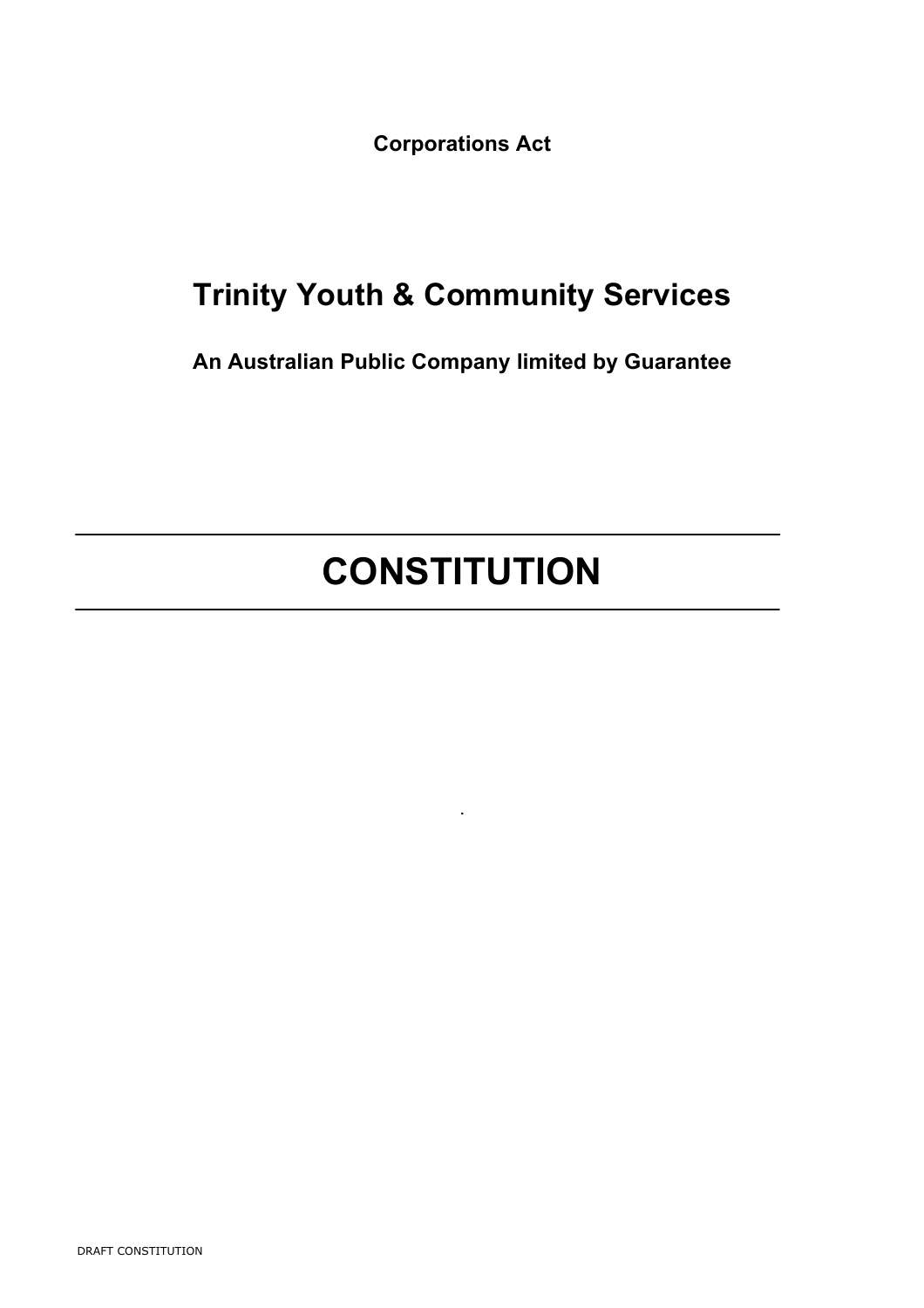# **TABLE OF CONTENTS**

| $\mathbf{1}$ . |  |
|----------------|--|
| 2.             |  |
| 3.             |  |
| 4.             |  |
| 5.             |  |
| 6.             |  |
| 7.             |  |
| 8.             |  |
| 9.             |  |
| 10.            |  |
| 11.            |  |
| 12.            |  |
| 13.            |  |
| 14.            |  |
| 15.            |  |
| 16.            |  |
| 17.            |  |
|                |  |
| 19.            |  |
| 20.            |  |
| 21.            |  |
| 22.            |  |
| 23.            |  |
| 24.            |  |
| 25.            |  |
| 26.            |  |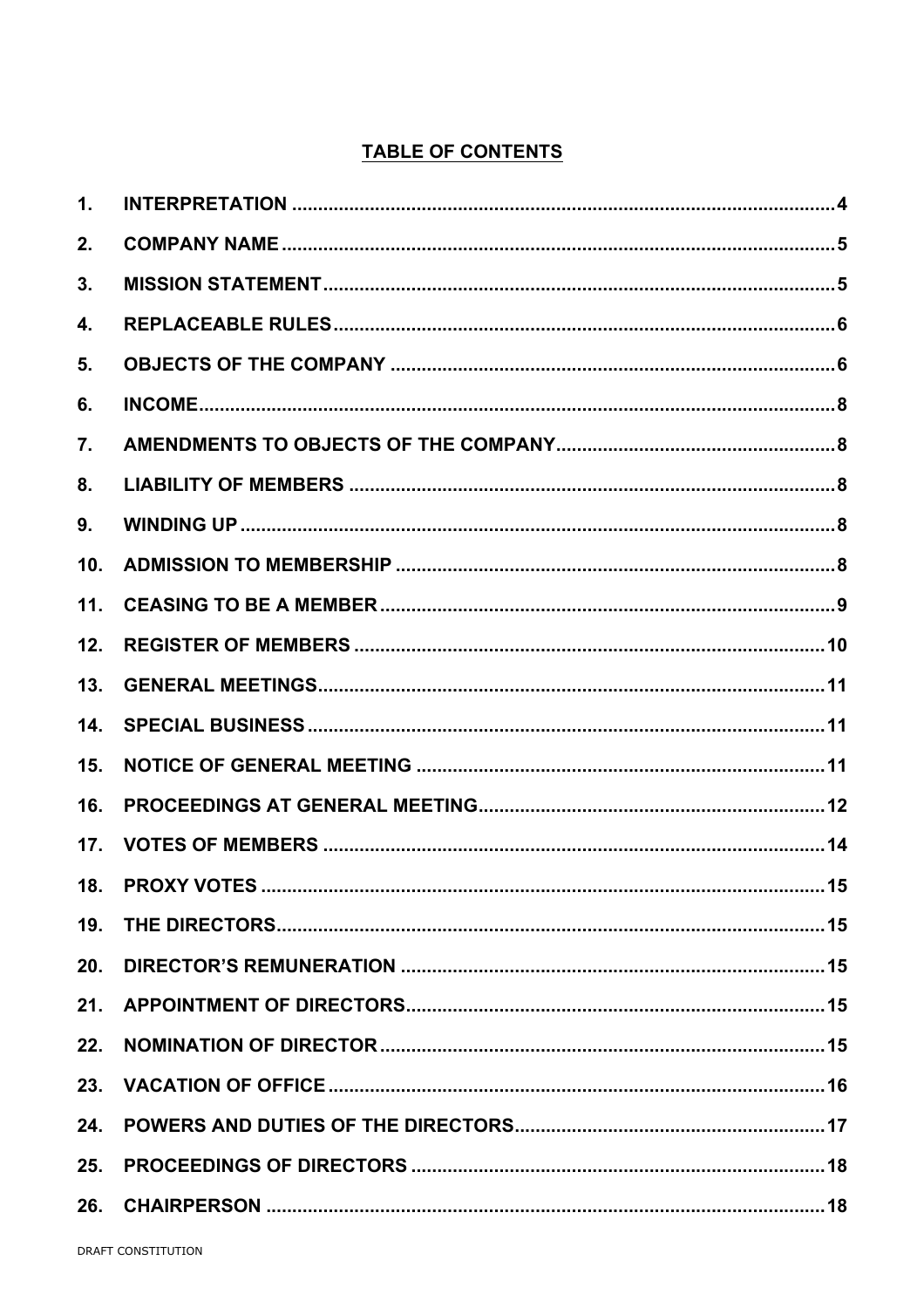| 27. |  |
|-----|--|
| 28. |  |
| 29. |  |
| 30. |  |
| 31. |  |
| 32. |  |
| 33. |  |
| 34. |  |
| 35. |  |
| 36. |  |
| 37. |  |
| 38. |  |
| 39. |  |
| 40. |  |
| 41. |  |
| 42. |  |
| 43. |  |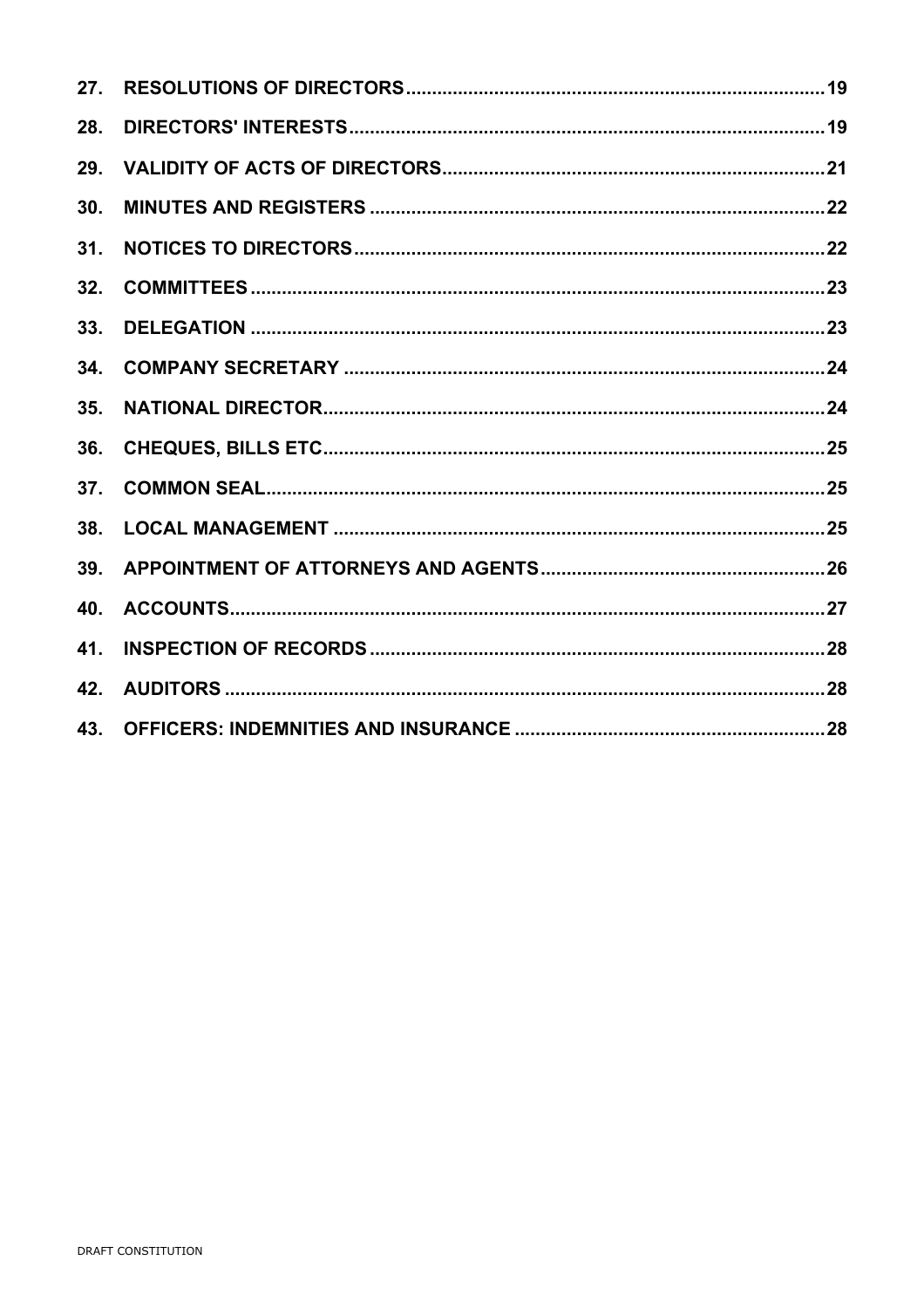### **1. Interpretation**

1.1. In this Constitution unless the context requires otherwise:-

**"Advisory Committee"** has the meaning given in clause 32.

**"Auditor"** means the Company's auditor.

**"Board Committee"** has the meaning given in clause 32.

"**Business Day**" means a day that banks are open for general banking business in Melbourne, Australia.

**"National Director"** means the chief operating officer of the Company, appointed pursuant to clause 35.

**"Chairperson"** means the person appointed as Chairperson pursuant to clause 26.

**"Company"** means **the name of the Company as specified in clause 2;**

**"Constitution"** means the constitution of the Company as amended from time to time.

**"Corporations Act"** means the Corporations Act 2001 (Cth) as modified or amended from time to time.

**"Deputy Chairperson"** means the person appointed as Deputy Chairperson pursuant to clause 26.3.

**"Director"** includes any person occupying the position of director of the Company.

"**Directors**" means all or some of the Directors acting as a board;

**"Financial Year"** means a 12 month period ending on 31 December.

"**Member**" means a person accepted into Membership of the Company according to the provisions contained in this Constitution.

"**Mission Statement**" means the Mission Statement described in clause 3.

"**Month**" means calendar month.

**"National Director"** means a person appointed by the board as Chief Executive Officer or CEO.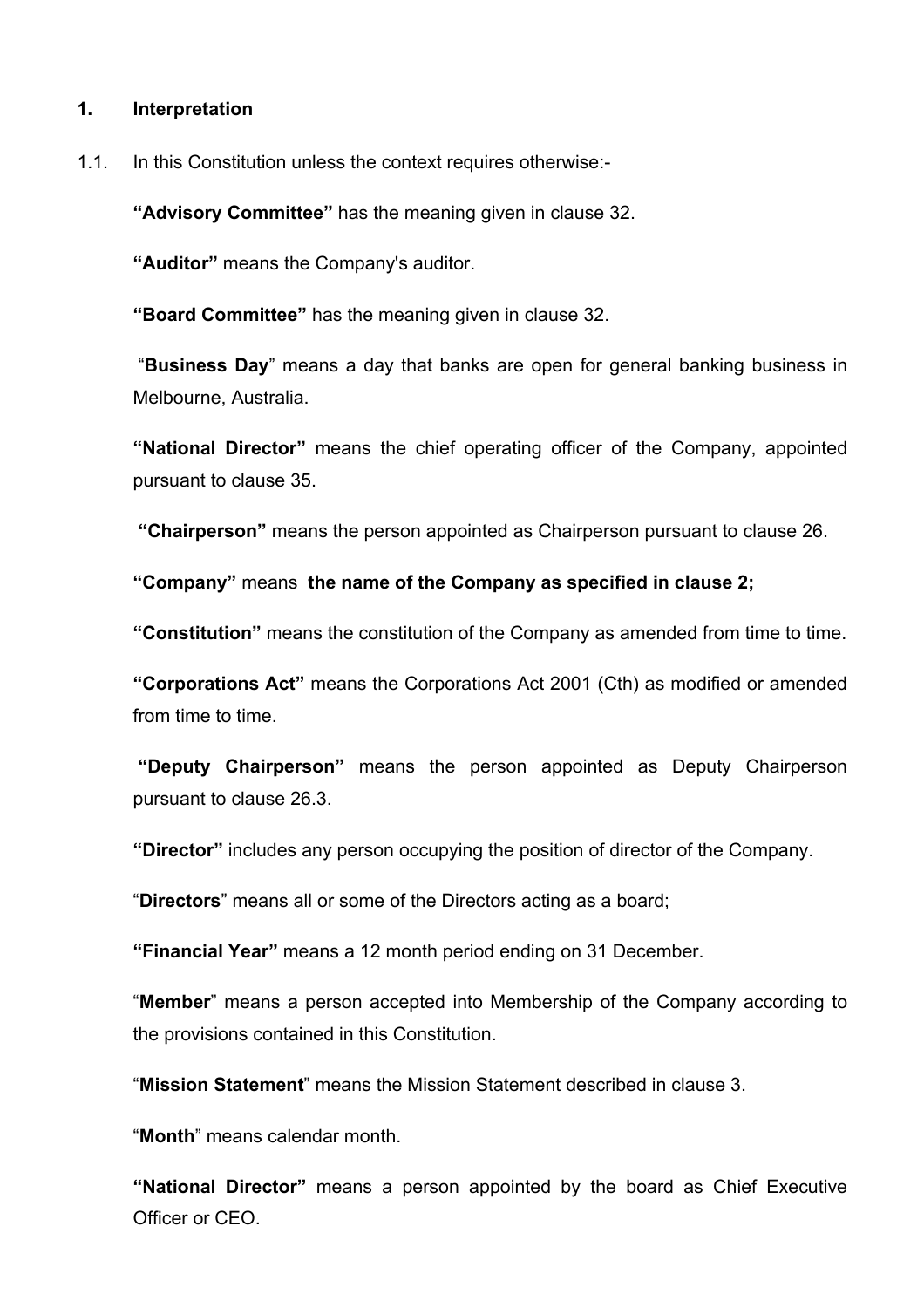"**Office**" means the registered office for the time being of the Company.

"**Register**" means the register of Members of the Company.

**"Registered Address"** means the last known address of a Member as noted in the Register.

"**Seal**" means the common seal of the Company and includes any official seal of the Company;

"**Secretary**" means any person appointed by the Directors to perform any of the duties of a secretary of the Company and if there are joint secretaries, any one or more of such joint secretaries.

"**State**" means the State of Queensland;

- 1.2. The singular shall mean and include the plural and vice versa and any gender shall mean and include all other genders;
- 1.3. References to any statutory enactment shall mean and be construed as references to that enactment as amended, modified and re-enacted from time to time;
- 1.4. The headings used in this Constitution are for ease of reference only and shall not affect the Constitution or interpretation of this Constitution;
- 1.5. Words importing persons shall include corporations;
- 1.6. Except so far as the contrary intention appears in this Constitution, an expression has, in a provision of this Constitution that deals with a matter dealt with by a particular provision of the Corporations Act, the same meaning as in that provision of the Corporations Act.

# **2. Company Name**

The name of the Company is Trinity Youth & Community Services.

# **3. Mission Statement**

3.1. The mission of the company is to relieve poverty and disadvantage suffered by young people in the areas of education, training, employment and social exclusion.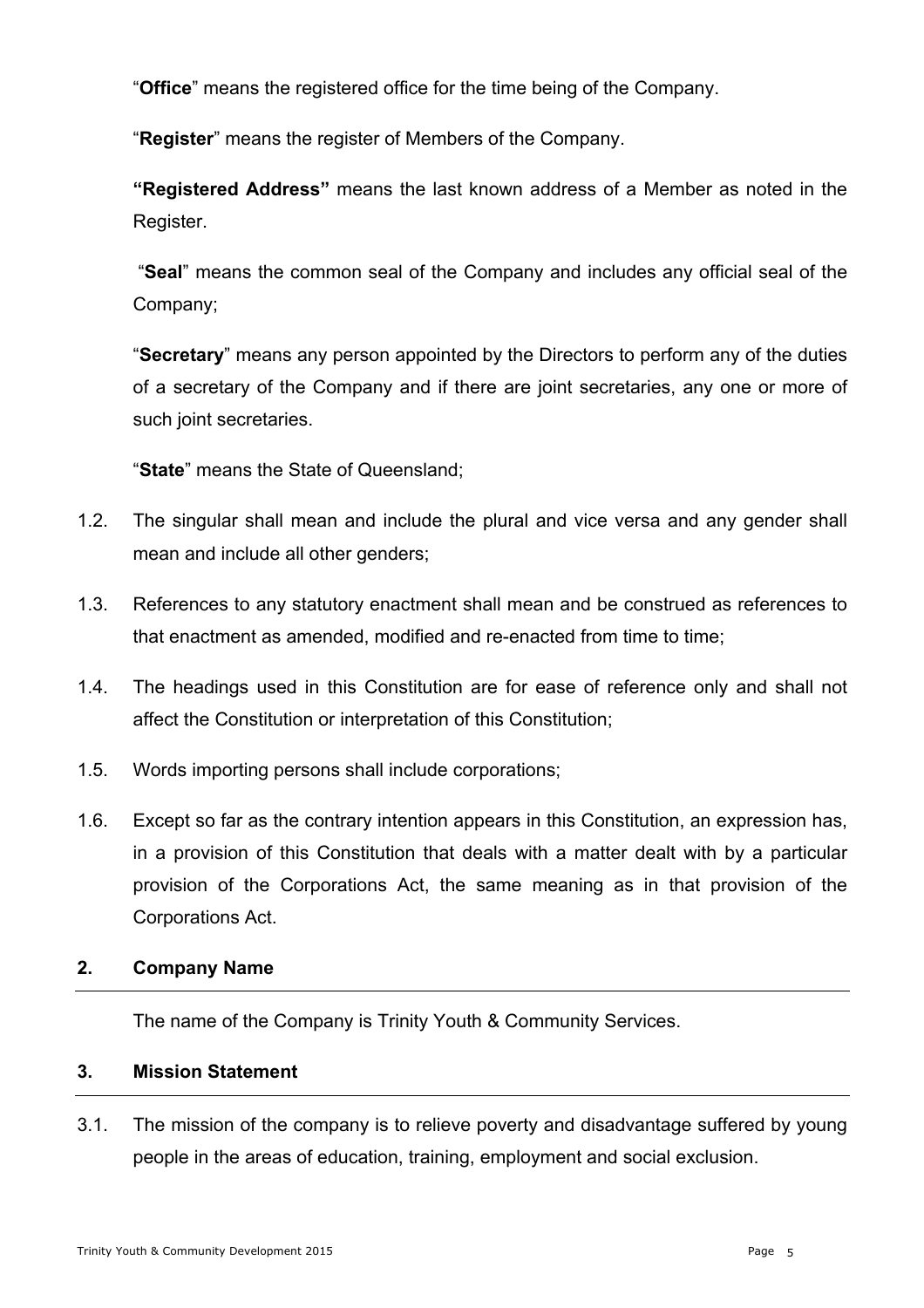- 3.2. To provide the skateboarding community with opportunity and leadership in situations of adversity or disadvantage to work to overcome exclusion and hopelessness, bring unity, equality, educational participation and a stable social environment enabling individuals in such necessitous circumstances to grow in self confidence, overcome challenging circumstances, regain self-worth and bring beneficial transformation to the wider public and community at large.
- 3.3. Making a positive impact on young people through early intervention, community development, mentoring, social inclusion and youth programs both directly and indirectly integrated with the sport of skateboarding.
- 3.4. To conduct activities in context of relationship and alignment with the Christian Church and its wider mission to provide practical assistance to enable individuals to overcome poverty, disadvantage and exclusion.

# **4. Replaceable Rules**

To the extent permitted by law the Replaceable Rules contained in the Corporations Act do not apply to the Company.

# **5. Objects of the Company**

- 5.1. The objects for which the Company is established are:
	- 5.1.1. To relieve the impact of disadvantage, poverty and social exclusion through community development and youth outreach both within and through the positive aspects of the sport of skateboarding as a means to engagement and achievement of this objective.
	- 5.1.2. Through skateboarding and skateboarding related activities provide context including capital development of public facilities for public benefit and provision of social and community services therein.
	- 5.1.3. To establish and maintain principles, values and programs and events with the purpose of alleviating poverty and exclusion amongst youth engaged in skateboarding and advocating for improvements with the objective of seeing a reduction in the impact of disadvantaged conditions in the wider community;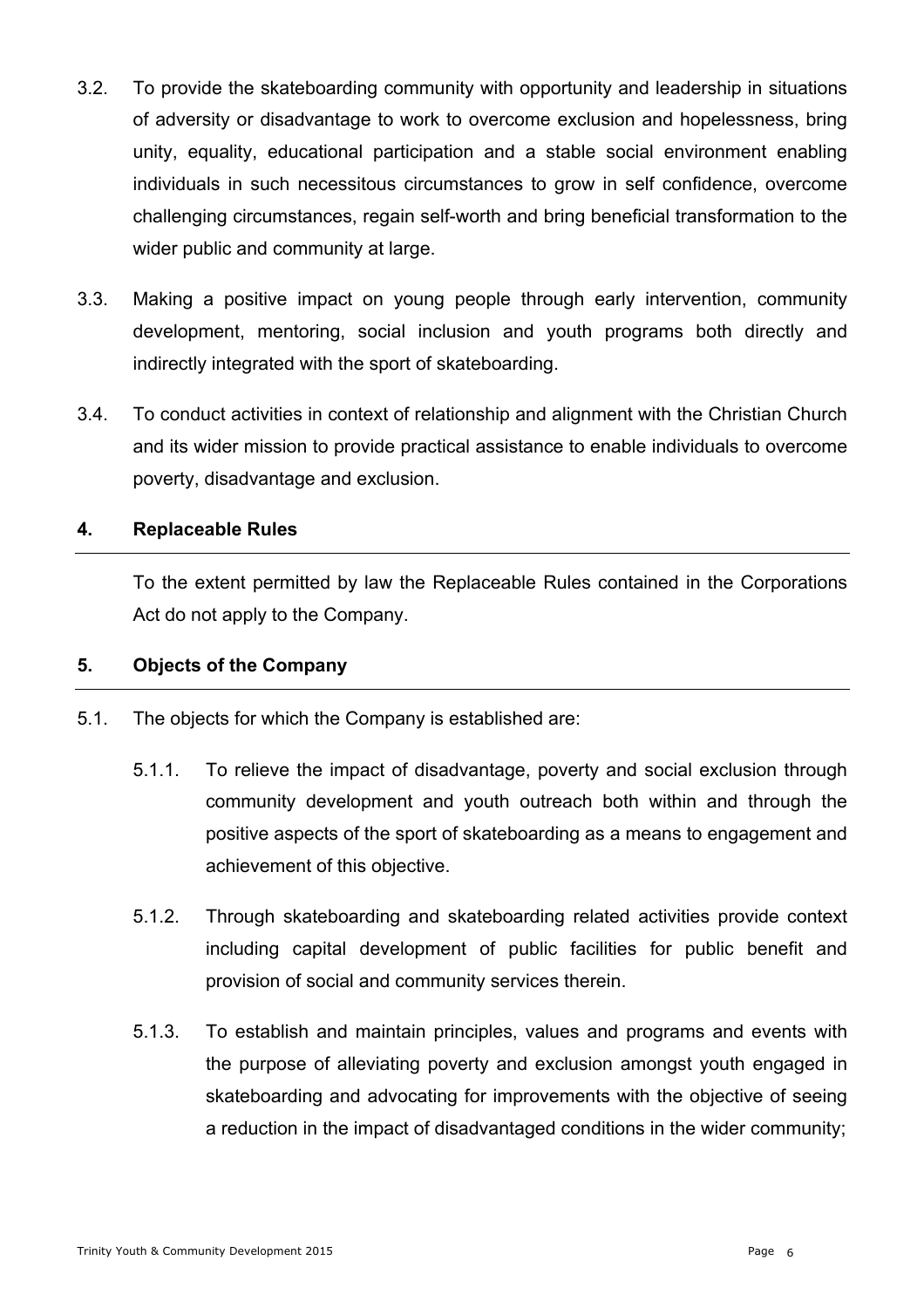- 5.1.4. Provide educational activities that enable "at risk" young people to access appropriate community resources, training and education as a means of overcoming poverty.
- 5.1.5. In addition the company may undertake cause related events, advocacy and other activities aligned to the founding purpose in relation to youth development, education and initiatives to enable social inclusion;
- 5.1.6. To conduct such charitable activities as are conducive to the purposes of the company including, without limiting the generality thereof, assistance to persons in necessitous and in particular impaired poverty and exclusion related circumstances;
- 5.1.7. To maintain relationships with and participate in the strategies of organisations with similar or complementary purposes and activities where appropriate to further the purposes of the company, in particular with regard to initiatives that reduce crime and improve health both mental and physical;
- 5.1.8. To encourage established, new and prospective persons participating in the activities of the company or any affiliated organisations to involve themselves in the fellowship, pastoral care and education activities of established Christian churches;
- 5.1.9. To make known and further the purposes of the company in any form, including (a) to enter into communications or agreements with any person, body of persons, institution, corporation, government department or other body and (b) to publish and distribute newsletters and tracts and to arrange meetings or forums; and
- 5.1.10. To do all such other things as may appear to be incidental or conducive to the attainment of the above purposes or any one of them.
- 5.2. The Company exists solely for the above objects, as may be amended from time to time in accordance with the Constitution.
- 5.3. The powers set forth in Section 124(1) of the Corporations Act shall apply to the Company insofar as they are not inconsistent with any other clauses contained in this Constitution.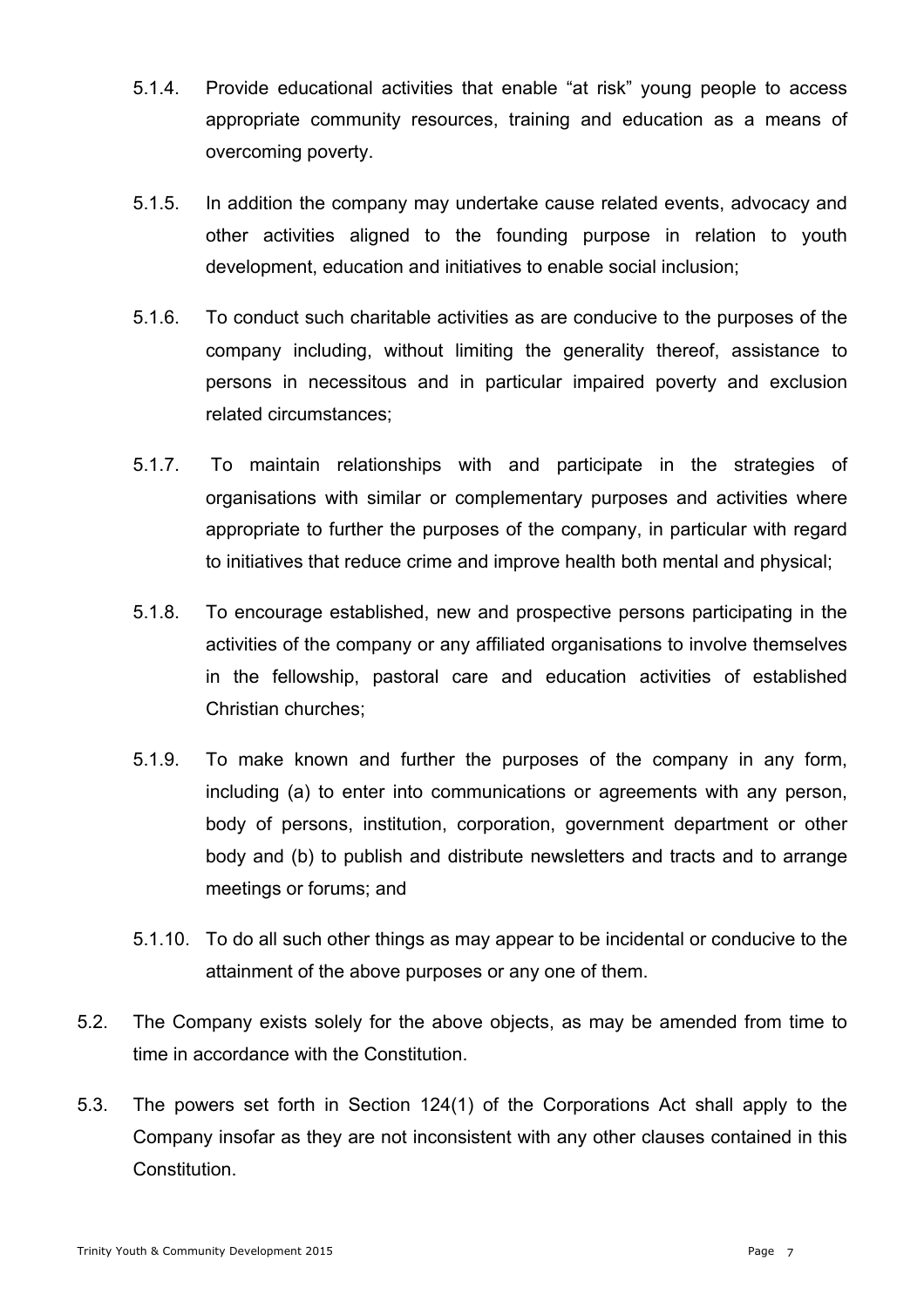## **6. Income**

The assets and income of the Company shall be applied solely in furtherance of its above-mentioned objects and mission and no portion shall be distributed directly or indirectly to the members of the Company except as bona fide compensation for services rendered or expenses incurred on behalf of the Company.

# **7. Amendments to Objects of the Company**

Clauses 8, 9, 10 and 11 of this Constitution contain conditions upon which a licence is granted by the Australian Securities and Investments Commission to the Company in pursuance of the provisions of Section 151 of the Corporations Act. For the purpose of preventing any evasion of these provisions, the Members shall not amend such clauses in any manner which would result pursuant to Section 151 of the Corporations Act in the Company losing the licence granted.

# **8. Liability of Members**

- 8.1. The liability of the Members of the Company is limited.
- 8.2. Every Member of the Company undertakes to contribute to the assets of the Company in the event the Company is wound up while he or she is a Member or within one (1) year afterwards for payment of the debts and liabilities to the Company contracted before the time at which he or she ceased to be a Member and the costs, charges and expenses of winding up and for an adjustment of the rights of contributories among themselves such amount as may be required, not exceeding Twenty Dollars (\$20.00).

# **9. Winding Up**

In the event of the organisation being dissolved, the amount that remains after such dissolution and the satisfaction of all debts and liabilities shall be transferred to another organisation with similar benevolent purposes which is not carried on for the profit or gain of its individual members.

# **10. Admission to Membership**

10.1. The number of Members is unlimited.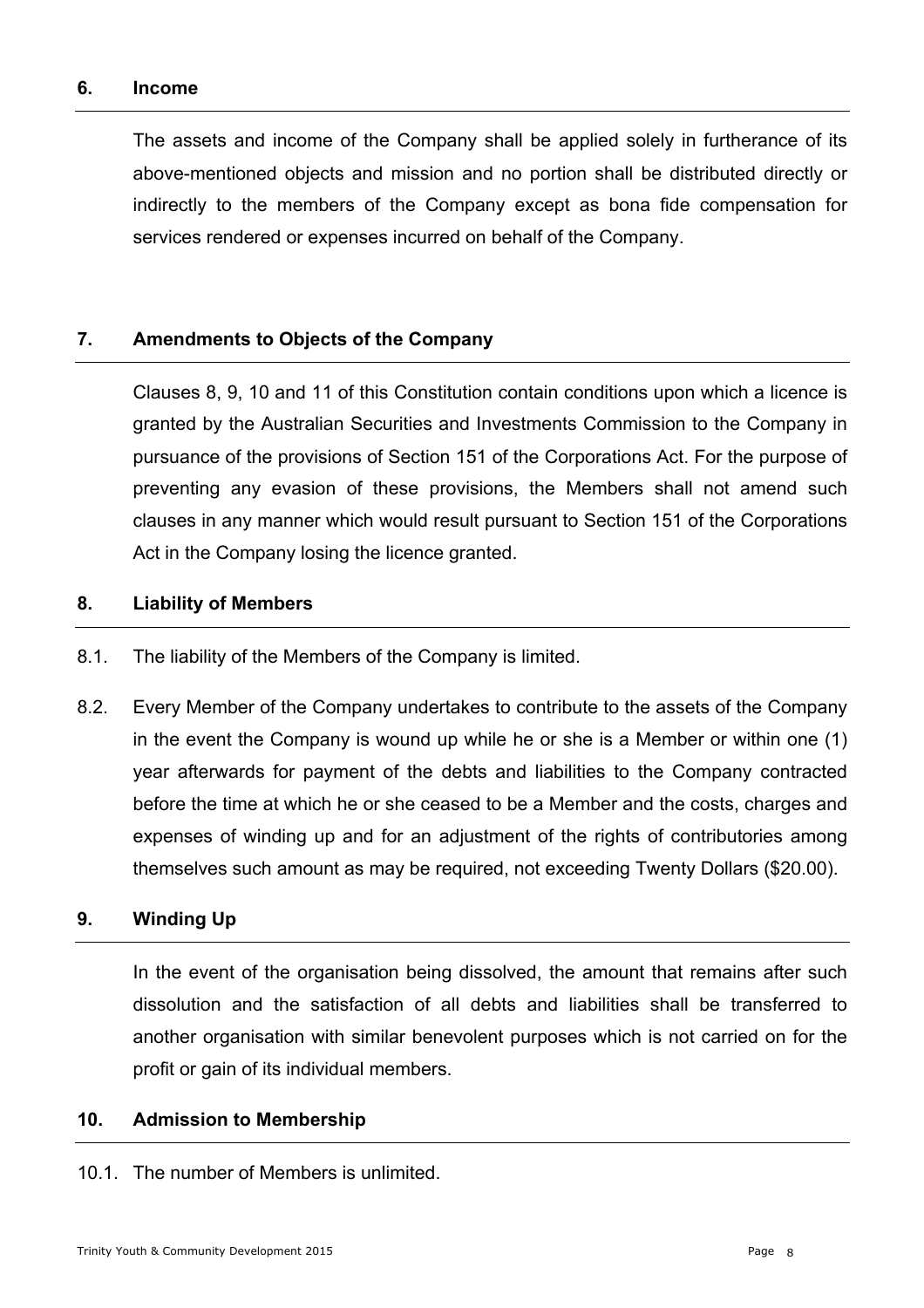10.2. The Members of the Company are:

- 10.2.1. the persons who consented to become Members in the application for registration of the Company; and
- 10.2.2. any person admitted to membership in accordance with this clause 10.
- 10.3. Applications for membership of the Company must be made in writing and be signed by the applicant.
- 10.4. The Directors will consider each application for membership at the next Directors' meeting after the application is received.
- 10.5. In considering an application for membership, the Directors must not accept an application unless the applicant has given his her or its written undertaking to the effect that they are in general agreement with the objects and Mission Statement of the Company.
- 10.6. As soon as practicable following acceptance of an application for membership, the Secretary will send the applicant written notice of the acceptance. An applicant for membership becomes a Member upon such acceptance.
- 10.7. The rights and privileges of every Member are personal to each Member and are not transferable by the Member's own act or by operation of law.

# **11. Ceasing to be a Member**

- 11.1. The Membership of any Member shall be deemed to be personal and (in addition to any other requirements, including Clause 24, and grounds for cessation of Membership set out in this Constitution) a Member's membership of the Company will immediately cease:
	- 11.1.1. if the Member gives the Secretary written notice of resignation, from the date of receipt of that notice by the Secretary;
	- 11.1.2. If the Member shall die.
	- 11.1.3. If the Member shall become of unsound mind. If a Member is of unsound mind or is a person whose person or estate is liable to be dealt with in any way under the law relating to mental health, his or her committee or trustee or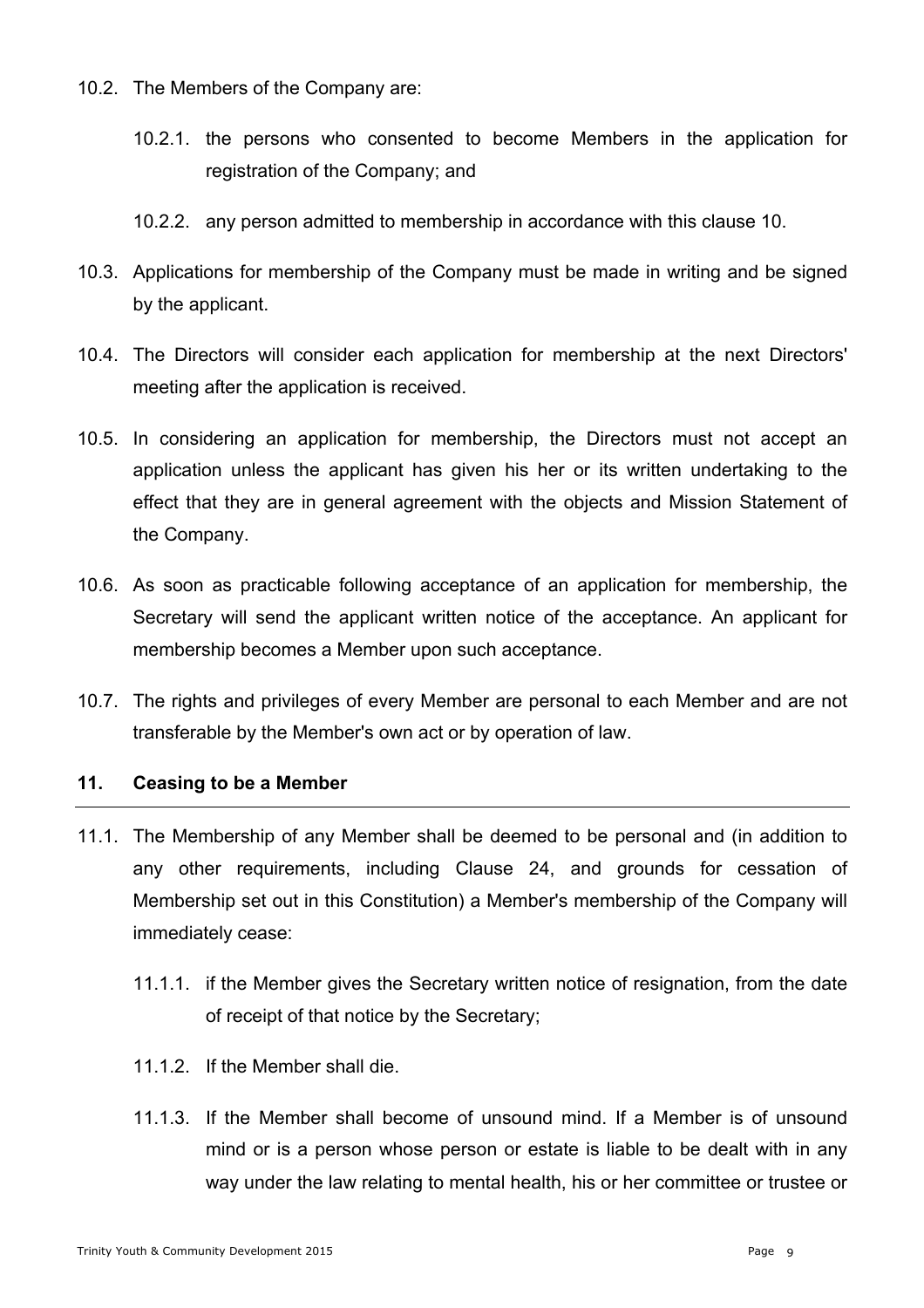such other person who properly has the management of his or her estate may not exercise any rights of the Member.

- 11.1.4. If the Member shall fail to attend four (4) consecutive general meetings of the Company without first being granted leave of absence.
- 11.1.5. If the Member is personally interested in any contract or proposed contract with the Company of which the Member is aware and fails to declare the nature of the Member's interest as required by the Corporations Act.
- 11.1.6. if a liquidator is appointed in connection with the winding-up of the Member; or
- 11.1.7. if an order is made by a Court for the winding-up or deregistration of the Member.
- 11.2. The Directors may terminate any Member from the Membership of the Company PROVIDED THAT:-
	- 11.2.1. Before expelling any Member it shall give notice in writing to that Member of its intention to do so stating reasons for such action.
	- 11.2.2. It shall specify in such notice a time and place at which that Member may appear before the Directors to show cause why such Member should not be expelled with such time to be not less than fourteen (14) days from the date of the notice.
	- 11.2.3. The resolution of the Directors is passed by a majority of three quarters of the Members present voting by secret ballot.
- 11.3. Any Member ceasing to be a Member will remain liable for and will pay to the Company any moneys which were due to the Company at the date of ceasing to be a Member.

# **12. Register of Members**

The Secretary shall keep the Register of Members in accordance with the Corporations Act.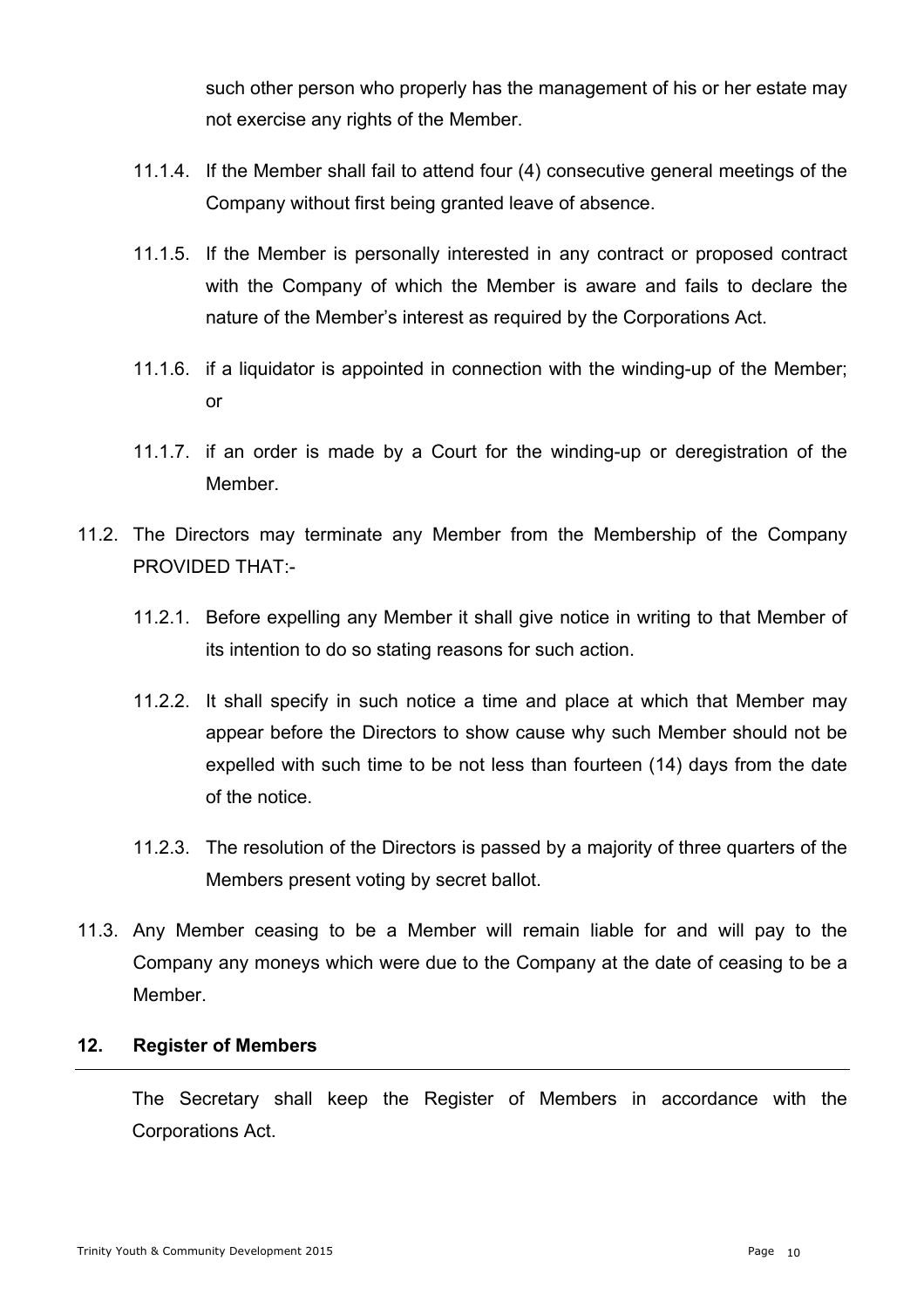# **13. General Meetings**

- 13.1. A general meeting shall be held at least once in every calendar year, and not more than fifteen (15) months after the holding of the last preceding general meeting at such time and place as is prescribed by the Company in general meeting.
- 13.2. In default of a general meeting being so held a general meeting shall be held in the month next following and may be convened by any Member or Members in the same manner as nearly as possible as that in which meetings are to be convened by the Directors.
- 13.3. The above-mentioned general meetings shall be called ordinary general meetings; all other general meetings shall be called extraordinary or special general meetings.

# **14. Special Business**

- 14.1. Special general meetings of the Company may be called at any time by any Member who first files a written request with the Secretary. The notice shall specify the business to be discussed and include any resolutions to be introduced at the meeting. Additional items may be added to the agenda with the agreement of seventy-five percent (75%) of those attending. Such additional items may be reintroduced for consideration at the next regular meeting if written objection is provided to the Secretary by any Member not in attendance if such objection is provided to the Secretary within a period of fourteen (14) days after the sending of the minutes of such special meeting.
- 14.2. All business shall be deemed special that is transacted at an extraordinary or special general meeting with the exception of the consideration of the accounts, balancesheets and the report of the Directors and Auditors prescribed by the Act, the election of Directors and other officers in the place of those retiring by rotation and the fixing of the remuneration of the auditors.

# **15. Notice of General Meeting**

15.1. Notices shall be served according to the requirements of the Corporations Act, specifying the place, the day and the hour of meeting and in case of special business the general nature of that business shall be given in the manner prescribed by the Company in general meeting, to such persons as are under the regulations of the Company entitled to receive such notices from the Company, whether a special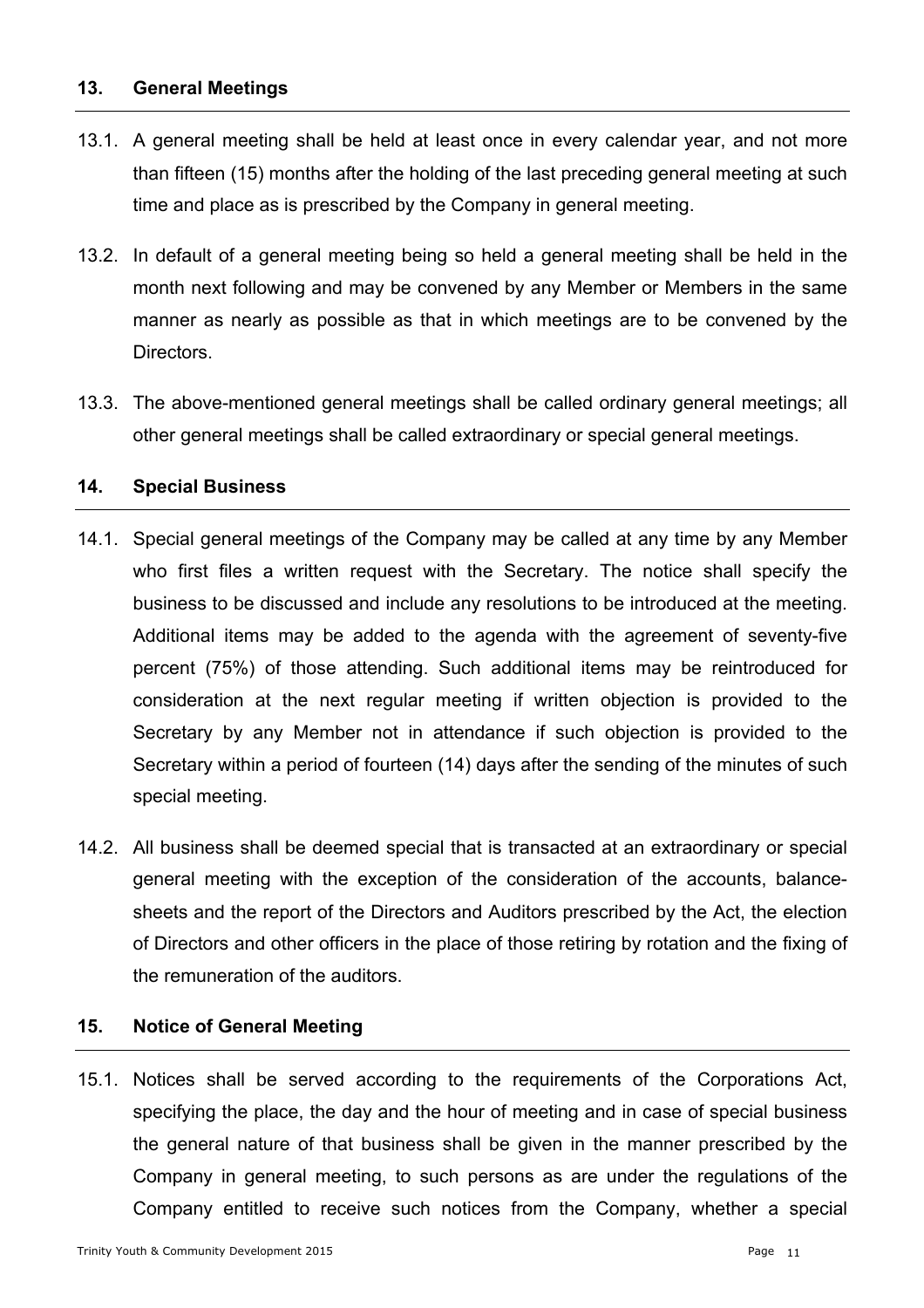resolution is to be proposed at the meeting andthe term of the resolution but with the consent of all the Members entitled to receive notice of some particular meeting that meeting may be convened by such shorter written notice and in such manner as those Members think fit.

- 15.2. A notice may be given by the Company to any Members either personally or by sending it by post to him or her to his or her registered address or to the address supplied by him or her to the Company for the giving of notices to him or her or by telex, facsimile transmission, e-mail, telephone or other method of written, audio or audio visual communication.
- 15.3. Any notice shall be deemed, in the absence of proof to the contrary, to have been received by the party to whom it was sent:-
	- 15.3.1. In the case of hand delivery, upon the date of such delivery.
	- 15.3.2. In the case of prepaid post, on the second day next following the date of dispatch.
	- 15.3.3. In the case of facsimile transmissions, at the time of transmission, provided that, following the transmission, the sender receives the transmission confirmation report.
	- 15.3.4. In the case of e-mail transmission, at the time the sender receives a return receipt or at the time the transmission is received by the recipient whichever is the earlier.
- 15.4. Unless in any such case it would be deemed to have been received on a day which is not a Business Day in the place where addressed, or after 5.00 p.m. on a Business Day, in which event it shall be deemed to have been received on the next Business Day.
- 15.5. The accidental omission to give notice of meeting to or the non-receipt of notice of a meeting by any Member shall not invalidate the proceedings at any meeting.

# **16. Proceedings at General Meeting**

16.1. No business shall be transacted at any general meeting unless a quorum of Members is present at the time when the meeting proceeds to business. Unless otherwise provided, seven Members personally present shall be a quorum.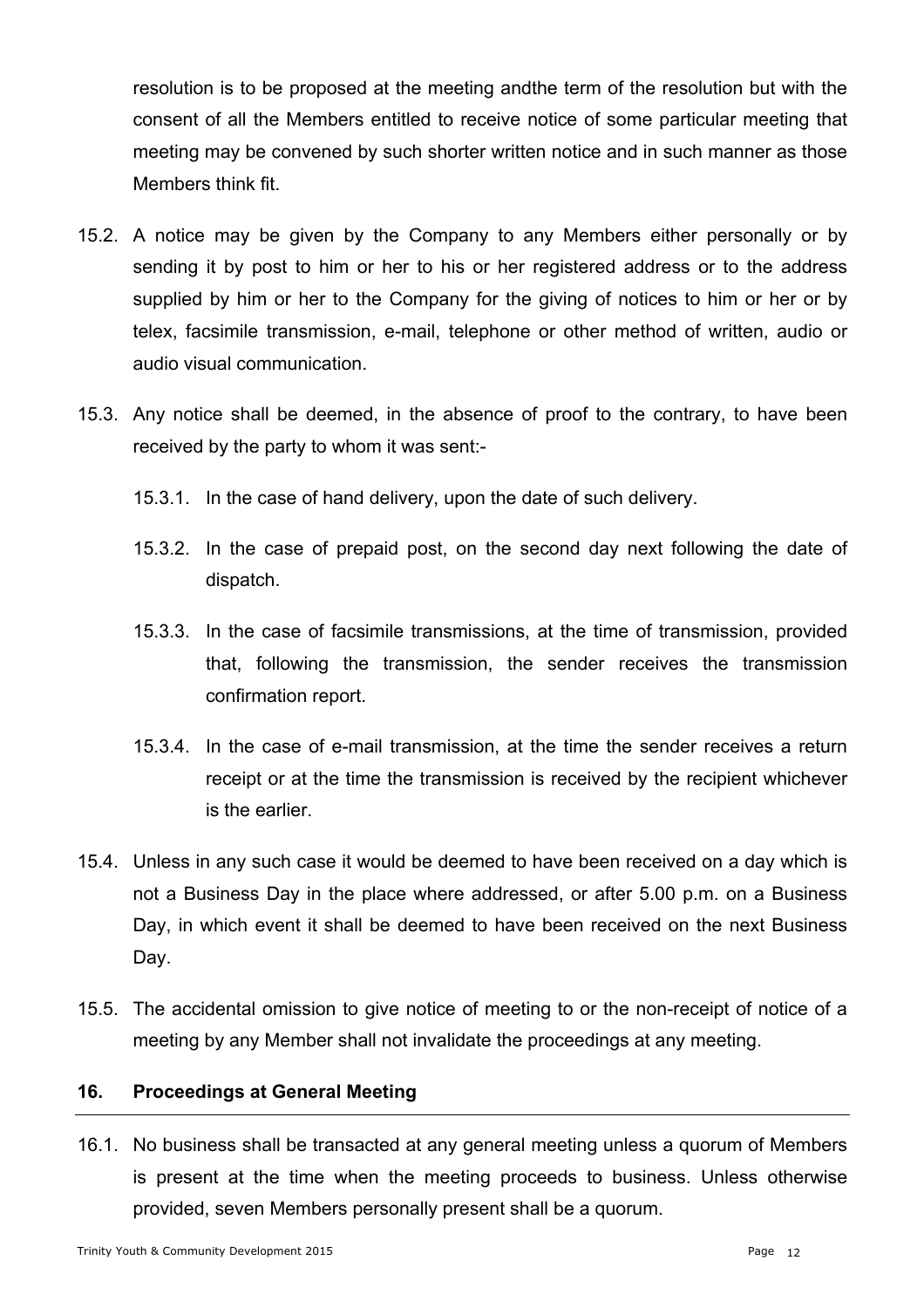- 16.2. If within thirty (30) minutes from the time appointed for the meeting a quorum is not present at the meeting, if convened upon the requisition of Members, the meeting shall be dissolved, in any other case it shall stand adjourned to the same day in the next week at the same time and place and if at the adjourned meeting a quorum is not present within thirty (30) minutes from the time appointed for the meeting, the Members present shall be a quorum.
- 16.3. The Chairperson, or in the Chairperson's absence the Deputy Chairperson, will be the chairperson at every general meeting of the Company.
- 16.4. The Directors present may elect a chairperson of a general meeting if:
	- 16.4.1. there is no Chairperson or Deputy Chairperson; or
	- 16.4.2. neither the Chairperson nor Deputy Chairperson is present within 15 minutes after the time appointed for holding the general meeting; or
	- 16.4.3. the Chairperson and Deputy Chairperson are unwilling to act as chairperson of the general meeting.
- 16.5. If no election is made under clause 16.4, then:
	- 16.5.1. the Members may elect one of the Directors present as chairperson of the general meeting; or
	- 16.5.2. if no Director is present or is willing to take the chair, the Members may elect one of the Members present as chairperson of the general meeting.
- 16.6. The Chairperson may, with the consent of any meeting at which a quorum is present, (and shall if so directed by the meeting) adjourn the meeting from time to time and from place to place but; no business shall be transacted at any adjourned meeting other than the business left unfinished at the meeting from which the adjournment took place. When a meeting is adjourned for ten (10) days or more at any one time notice of the adjourned meeting shall be given as in the case of an original meeting. Except as stated above it shall not be necessary to give notice of an adjournment or of the business to be transacted at an adjourned meeting.
- 16.7. At any general meeting a resolution put to the vote of the meeting shall be decided on a show of hands, unless a poll is requested by this Constitution or is (before or on the declaration of the result of the show of hands) demanded by at least one Member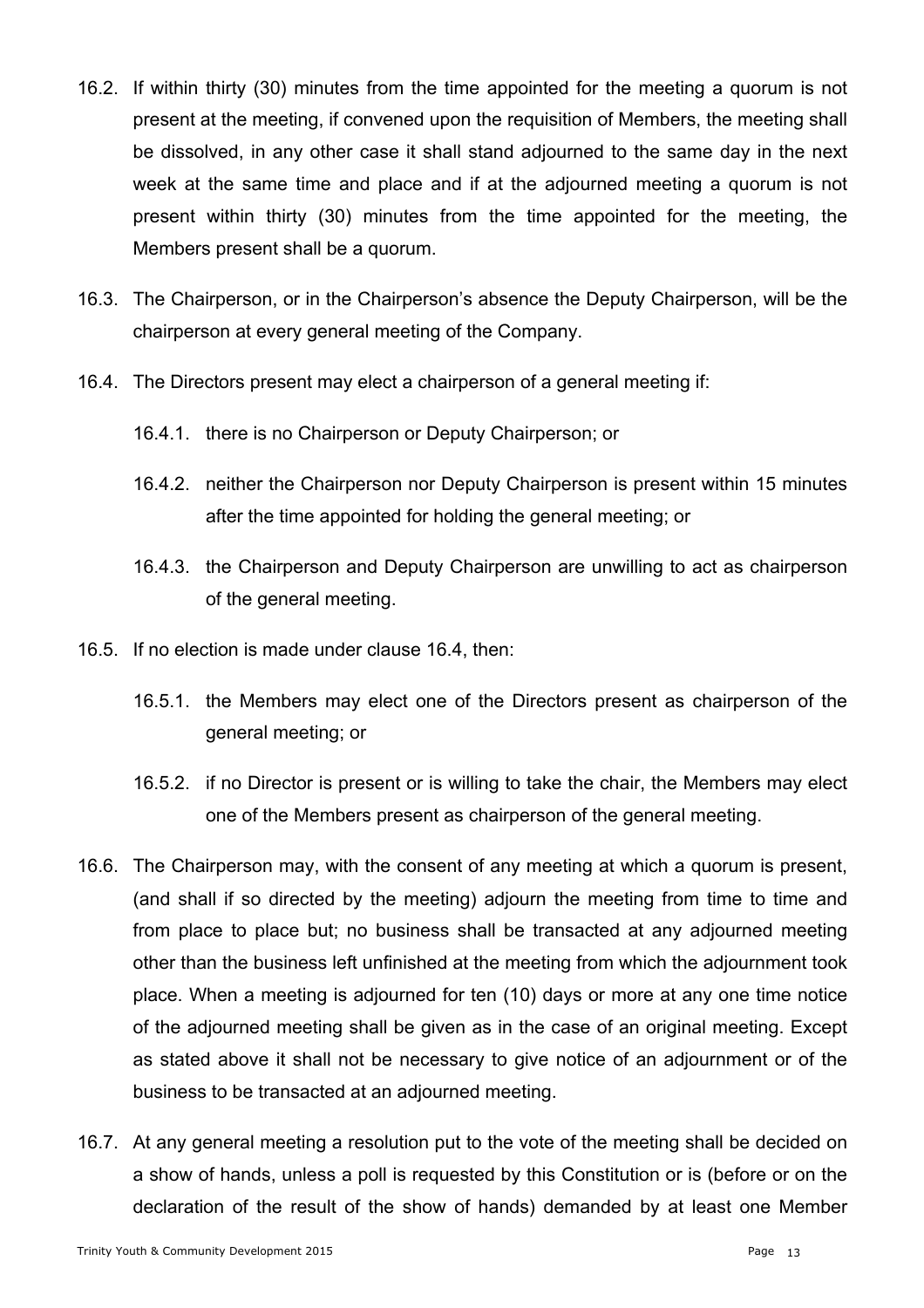present in person and unless a poll is so demanded or requested a declaration by the Chairperson that a resolution has on a show of hands been carried, or carried unanimously, or by a particular majority, or lost, and on entry to that effect in the book of proceedings of the Company shall be conclusive evidence of the fact without proof of the number or proportion of the votes recorded in favour of or against that resolution.

- 16.8. A poll demanded on the election of the Chairperson or on a question of adjournment shall be taken immediately. A poll demanded on any other question shall be taken at such time as the Chairperson directs.
- 16.9. A resolution in writing signed by all the Members entitled to vote on the resolution and containing a statement that they are in favour of the resolution shall be as valid as if it had been passed at a duly convened meeting of Members. Such resolution may consist of several documents in identical form each signed by one or more Members.
- 16.10. The Members may meet together either in person or by telephone, telex, radio, conference television or any other form of technology, audio or audio-visual instantaneous communication for the despatch of business and adjourn and otherwise regulate their meetings at they think fit. A resolution passed by such a conference shall, notwithstanding that the Members are not present together at one place at the time of the conference, be deemed to have been passed at a meeting of the Members held on the day and at the time at which the conference was held. The provisions of this Constitution relating to proceedings of Members shall apply, insofar as they are capable of application, to such conferences.

# **17. Votes of Members**

- 17.1. Every Member shall have one vote.
- 17.2. A resolution other than a special resolution signed by all the Members of the Company for the time being shall be as valid and as effectual as if it had been passed at a meeting of the Members duly called and constituted and the Members may sign separate copies of the resolution or document circulated for that purpose.
- 17.3. An objection may be raised to the qualification of a voter only at the meeting or adjourned meeting at which the vote objected to is given or tendered. Any such objection shall be referred to the Chairperson, whose decision is final. A vote not disallowed pursuant to such an objection is valid for all purposes.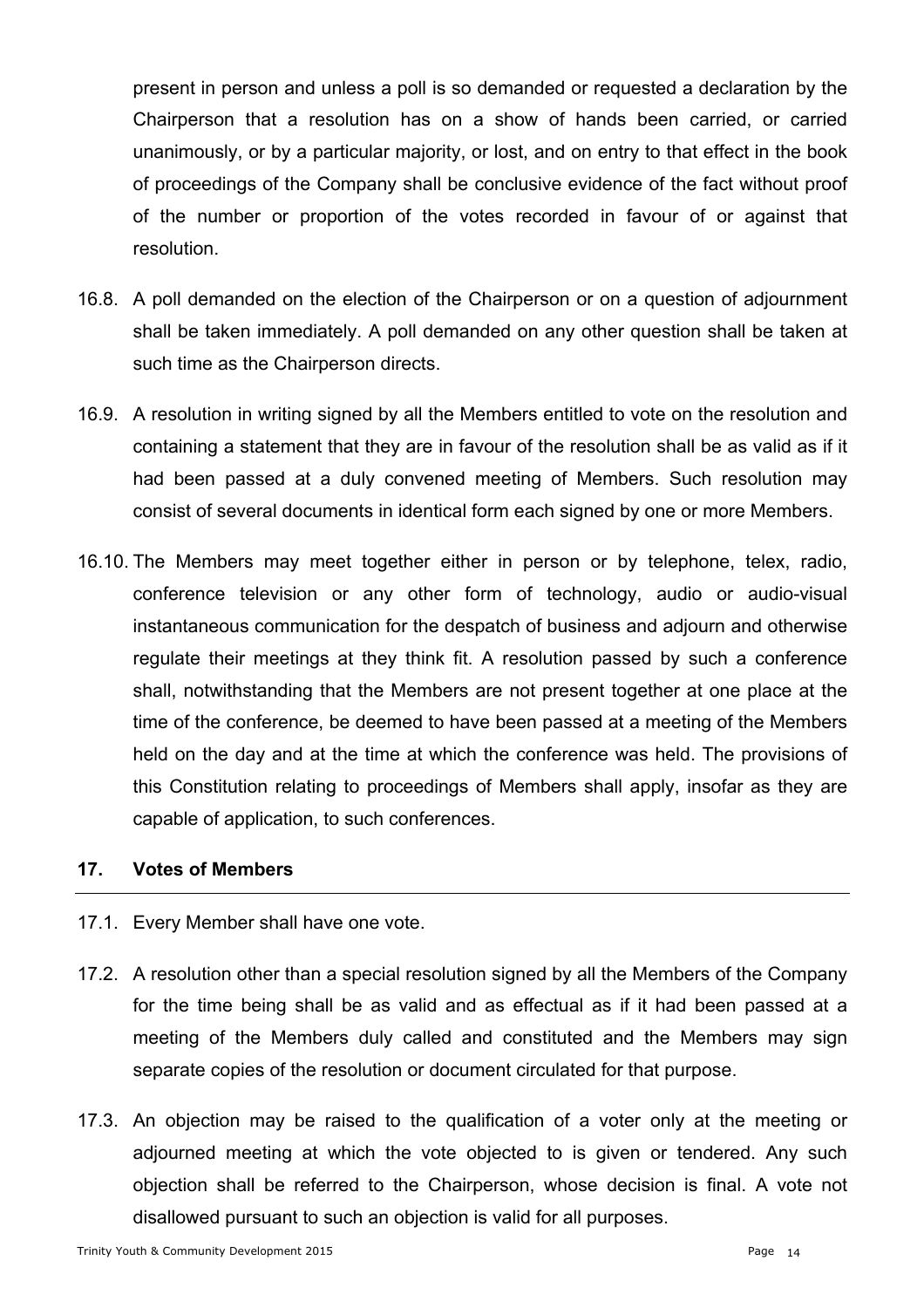18.1.1. There will be no proxy voting at Members' Meetings.

# **19. The Directors**

- 19.1. The number of Directors of the Company shall be at least three (3), but no more than ten (10).
- 19.2. The Directors shall serve for terms of two years.
- 19.3. Each year, the Directors who have completed their two year term shall retire and an election shall be held as herein provided to fill the positions vacated.
- 19.4. No Director shall be eligible to serve more than three consecutive terms, but will be eligible for re-election after standing down for at least one year

## **20. Director's Remuneration**

A Director shall not be paid for serving as a director, however the Directors may be paid all reasonable travelling and other expenses properly incurred by them in connection with the business of the Company as approved by resolution of the Directors and payment as an employee of the Company where the terms of employment have been approved by resolution of the Directors.

# **21. Appointment of Directors**

- 21.1. The initial Directors of the Company are the persons who have consented to act as directors and are set out in the Company's application for registration as a Company. Those persons hold office subject to the Constitution.
- 21.2. All Directors, other than the initial Directors, must be appointed by the Members by election at a general meeting.

#### **22. Nomination of Director**

- 22.1. A person is not eligible for election as a Director at a general meeting unless a written notice has been left at the Office:
	- 22.1.1. stating that the Member nominates the person for election as a Director;
	- 22.1.2. stating that the person consents to the nomination; and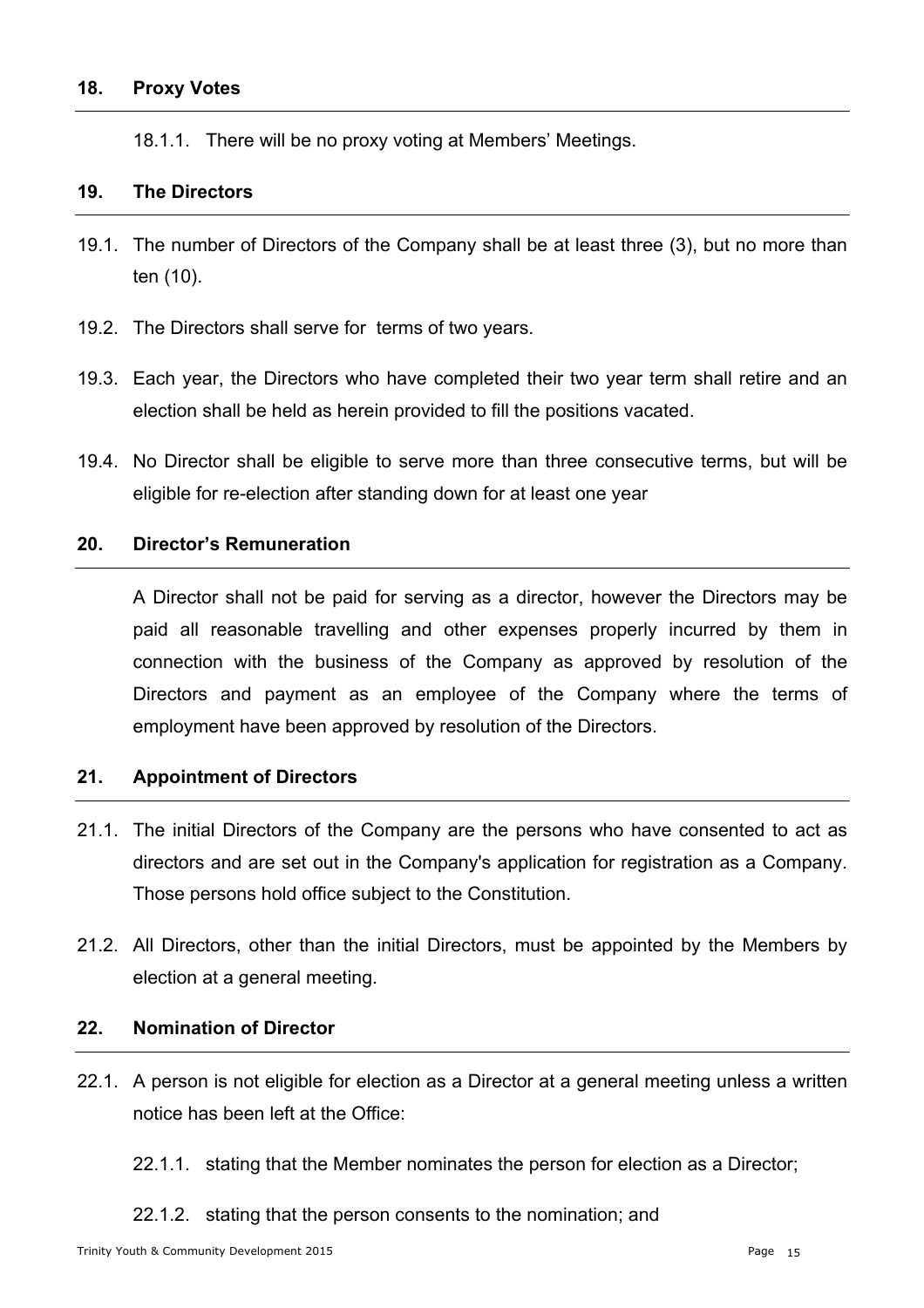22.1.3. signed by the proposing Member and the nominated person.

- 22.2. A notice given in accordance with clause 22.1 must be left at the Office at least 14 days before the relevant general meeting.
- 22.3. A written notice referring to all Director vacancies and each candidate for election, must be sent to all Members at least seven days before every general meeting at which an election of a Director will take place.

# **23. Vacation of office**

- 23.1. The office of a Director immediately becomes vacant if the Director:
	- 23.1.1. is prohibited by the Corporations Act or other legislation from holding office or continuing as a Director;
	- 23.1.2. is liable to have a person appointed, under a law relating to the administration of estates of persons who through mental or physical incapacity are incapable of managing their affairs, to administer it;
	- 23.1.3. resigns by notice in writing to the Company;
	- 23.1.4. is removed by a resolution of the Company in general meeting;
	- 23.1.5. is directly or indirectly interested in any contract or proposed contract with the Company and fails to declare the nature of the interest as required by the Corporations Act;
	- 23.1.6. Holds any office of profit under the Company (other than as provided by clause 20 of this Constitution);
	- 23.1.7. Becomes an insolvent under administration;
	- 23.1.8. Absents himself or herself without leave first obtained from four (4) consecutive meetings of the Directors;
	- 23.1.9. If his or her office be declared vacant by special resolution of the Directors; or
	- 23.1.10. Dies.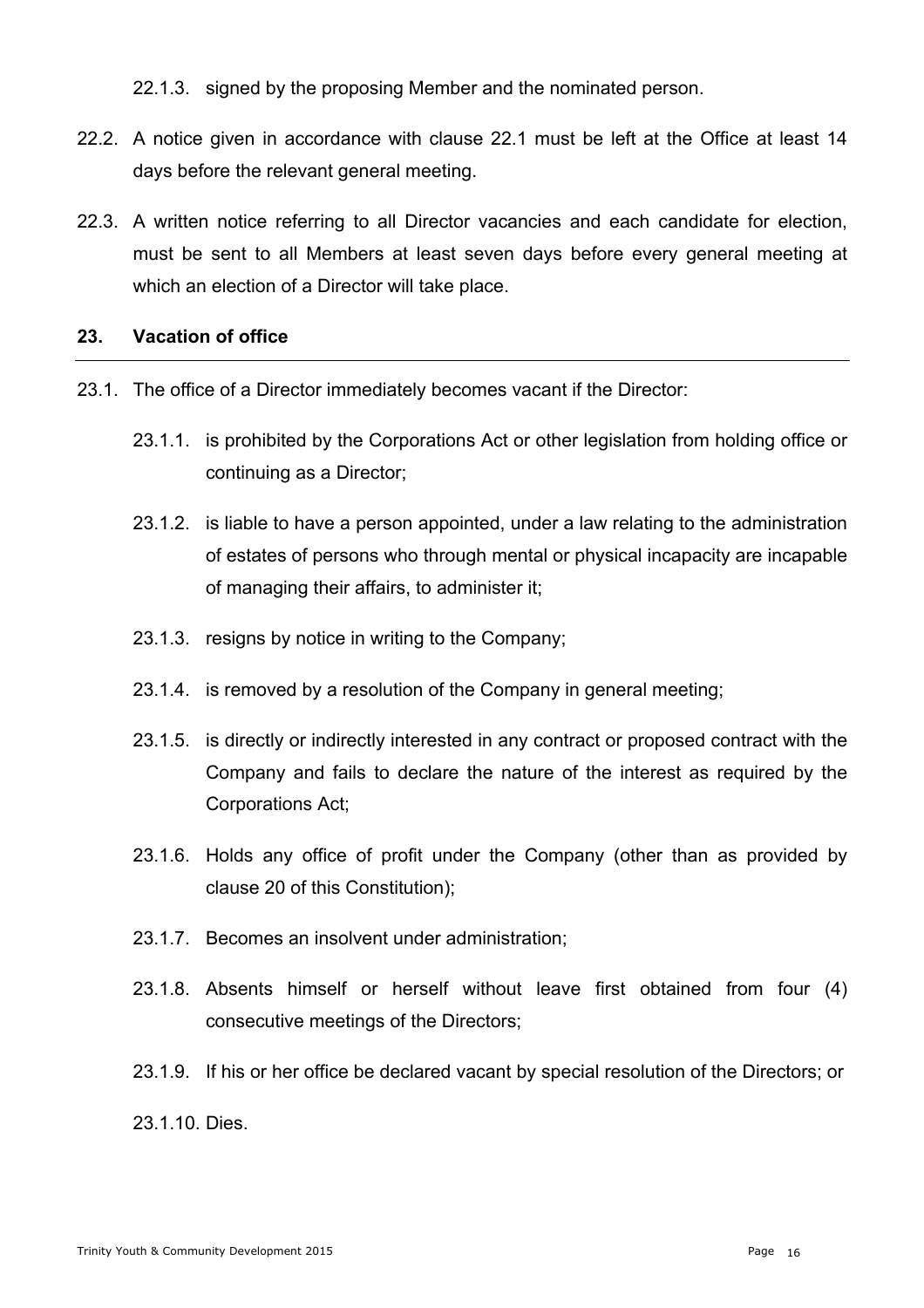23.2. A director shall not vote in respect of any contract or proposed contract in which he or she is interested or any matter arising thereout, and if he or she does so vote his or her vote shall not be counted.

# **24. Powers and Duties of the Directors**

- 24.1. Without prejudice to any general powers of the Directors set out in this Constitution, the Directors shall have the following powers and duties:
	- 24.1.1. To set the strategic direction of the Company.
	- 24.1.2. To approve the annual budget of the Company and monitor its progress.
	- 24.1.3. To review, evaluate, restate or change any set of objectives and standards by which the Company is governed.
	- 24.1.4. To assess continually the extent to which the Company has met the Company's objectives, purposes and standards in the period since the previous meeting of the Directors.
	- 24.1.5. To make policy which will assist in the meeting of the Company's objectives, purposes and standards.
	- 24.1.6. To appoint committees which shall be subject to the control of the Directors and delegate any of the powers and authority of the Directors, except as prohibited by the Corporations Act or this Constitution to be delegated to a committee.
	- 24.1.7. To make such disbursements from the funds and properties of the Company as are required to fulfill the objectives and purposes of the Company as more fully set out in this Constitution and generally to conduct, manage and control the affairs and business of the Company and to make such rules and regulations that it deems appropriate that are not inconsistent with the Corporations Act or this Constitution.
- 24.2. Subject to the Corporations Act, this Constitution and any regulations made by the Company in general meeting, the business and powers of the Company shall be managed and exercised by the Directors. No regulation made by the Company in general meeting shall invalidate any prior valid act of the Directors.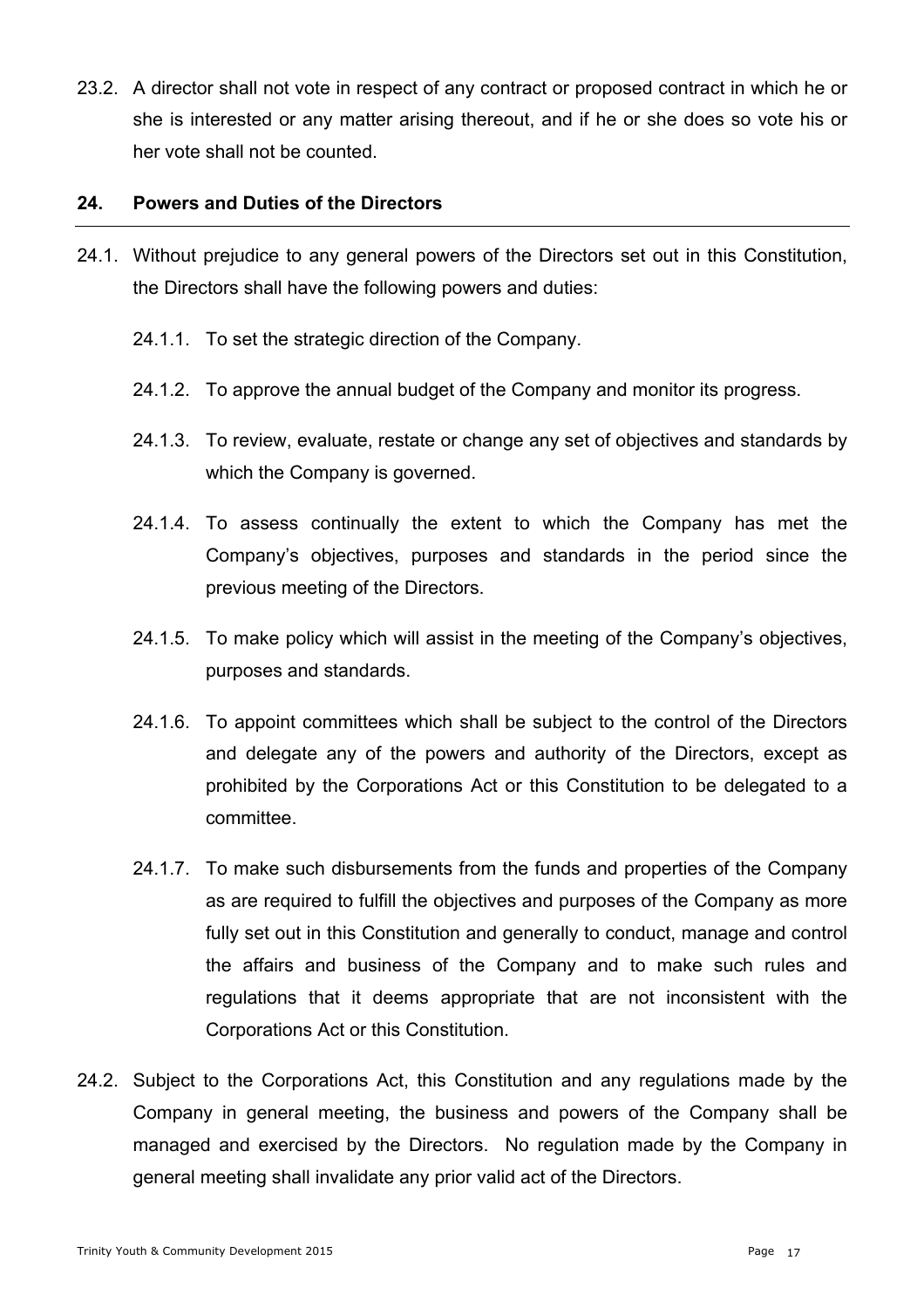# **25. Proceedings of Directors**

- 25.1. The Directors may meet together for the dispatch of business, adjourn and otherwise regulate its meetings as it thinks fit. Questions arising at any meeting shall be decided by a majority of votes. Any director may, and the Secretary on the requisition of a director shall, at any time summon a meeting of the Directors.
- 25.2. The Directors may meet together either in person or by telephone, telex, radio, conference television or any other form or technology, audio or audio-visual instantaneous communication for the despatch of business and adjourn and otherwise regulate their meetings at they think fit. A resolution passed by such a conference shall, notwithstanding that the Directors are not present together at one place at the time of the conference, be deemed to have been passed at a meeting of the Directors held on the day and at the time at which the conference was held. The provisions of this Constitution relating to proceedings of Directors shall apply, insofar as they are capable of application, to such conferences.
- 25.3. The quorum necessary for the transaction of the business of the Directors may be fixed by the Directors and unless so fixed shall be one-third of its Directors present provided that such number is not less than two (2).
- 25.4. In the event that the number of Directors is reduced below the number fixed by or pursuant to this Constitution as the necessary quorum of Directors, the Directors may act for the purpose of calling a general meeting of the Company but for no other purpose.

#### **26. Chairperson**

- 26.1. The Directors shall at the first Directors' meeting following each annual general meeting, elect by ordinary majority resolution a Director as Chairperson.
- 26.2. The Chairperson's term of office as Chairperson shall expire on the earlier to occur of the conclusion of the first annual general meeting after he or she was last elected as Chairperson or the expiry of the Chairperson's term of office as a Director where not re-elected as Director.
- 26.3. The Directors may elect a Director as Deputy Chairperson to act as chairperson in the Chairperson's absence.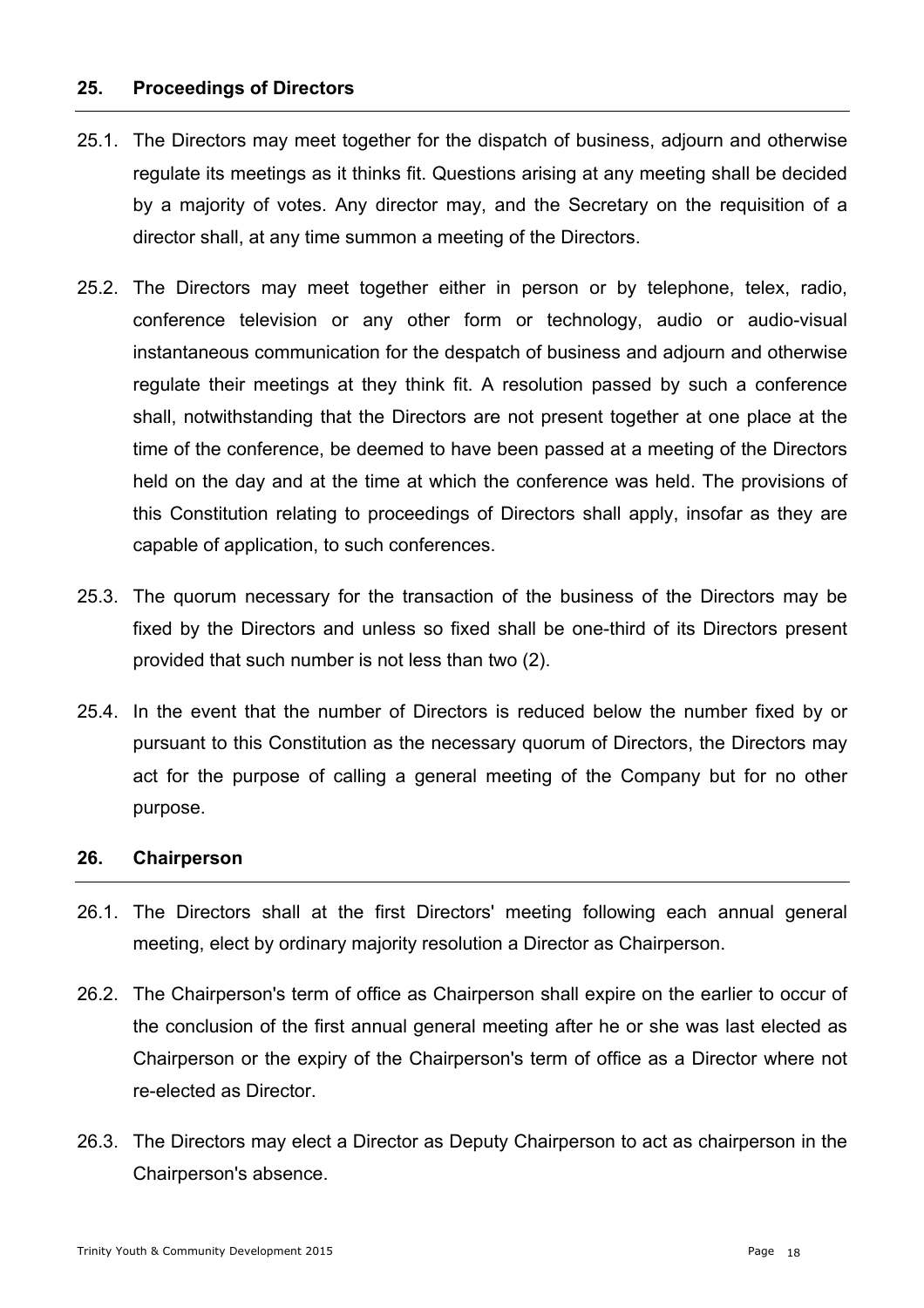- 26.4. The Directors present may elect a chairperson of a Directors' meeting if:
	- 26.4.1. there is no Chairperson or Deputy Chairperson; or
	- 26.4.2. neither the Chairperson nor Deputy Chairperson is present within 15 minutes after the time appointed for holding the Directors' meeting; or
	- 26.4.3. the Chairperson and Deputy Chairperson are unwilling to act as chairperson of the Directors' meeting.
- 26.5. A Director so appointed shall have his or her appointment automatically terminated if he or she ceases from any cause to be a Director.

# **27. Resolutions of Directors**

- 27.1. If all the Directors have signed a document containing a statement that they are in favour of a resolution of the Directors in the terms set out in the document, a resolution in those terms shall be deemed to have been passed at a meeting of the Directors held on the day on which the document was signed and at the time at which the document was last signed by a Director of, if the Directors signed the document on different days, on the day which, and at the time at which, the document was last signed by a Director.
- 27.2. For the purposes of clause 27.1, two (2) or more separate documents containing statements in identical terms each of which is signed by one or more Directors shall together be deemed to constitute one (1) document containing a statement in those terms signed by those Directors on the respective days on which they signed the separate documents.
- 27.3. A reference in clause 27.1 to all the Directors does not include a reference to a Director who, at a meeting of Directors, would not be entitled to vote on the resolution.

# **28. Directors' interests**

28.1. No contract made by a Director with the Company and no contract or arrangement entered into by or on behalf of the Company in which any Director may be in any way interested is avoided or rendered voidable merely because of the Director holding office as a director or because of the fiduciary obligations arising out of that office.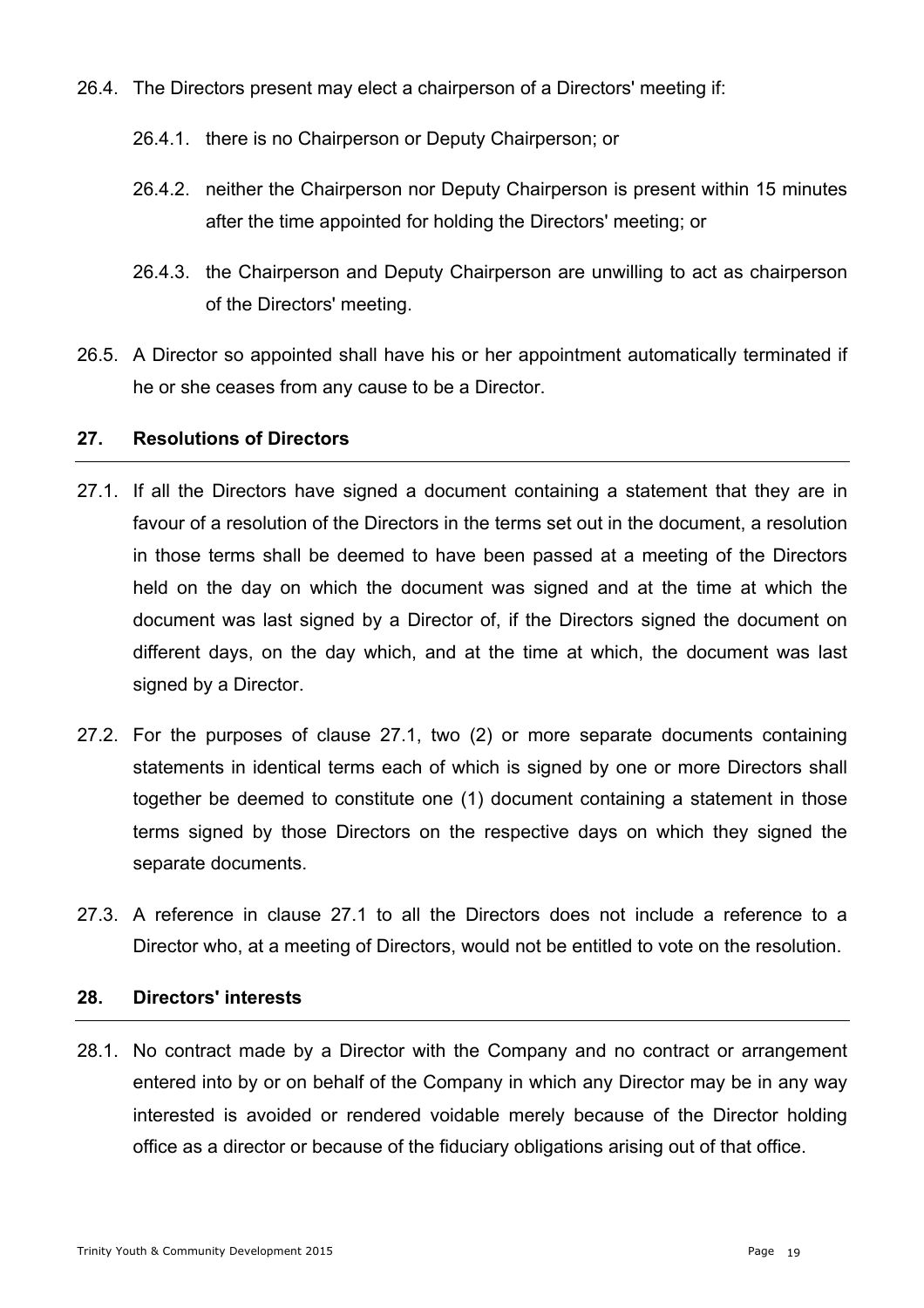- 28.2. No Director contracting with or being interested in any arrangement involving the Company is liable to account to the Company for any profit realised by or under any such contract or arrangement merely because of the Director holding office as a director or because of the fiduciary obligations arising out of that office.
- 28.3. A Director is not disqualified merely because of being a Director from contracting with the Company in any respect.
- 28.4. A Director or a body or entity in which a Director has a direct or indirect interest may:
	- 28.4.1. enter into any agreement or arrangement with the Company;
	- 28.4.2. hold any office or place of profit other than as auditor in the Company; and
	- 28.4.3. act in a professional capacity other than as auditor for the Company,

and the Director or the body or entity can receive and keep beneficially any remuneration, profits or benefits under any agreement or arrangement with the Company or from holding an office or place of profit in or acting in a professional capacity with the Company.

- 28.5. A Director who has a material personal interest in a matter that is being considered at a Directors' meeting must not:
	- 28.5.1. be present while the matter is being considered at the meeting; or
	- 28.5.2. vote on the matter,

unless permitted by the Corporations Act to do so, in which case the Director may:

- 28.5.3. be counted in determining whether or not a quorum is present at any meeting of Directors considering that contract or arrangement or proposed contract or arrangement;
- 28.5.4. sign or countersign any document relating to that contract or arrangement or proposed contract or arrangement; and
- 28.5.5. vote in respect of, or in respect of any matter arising out of, the contract or arrangement or proposed contract or arrangement.
- 28.6. A Director may be or become a director or other officer of, or otherwise interested in, any related body corporate or any other body corporate promoted by the Company or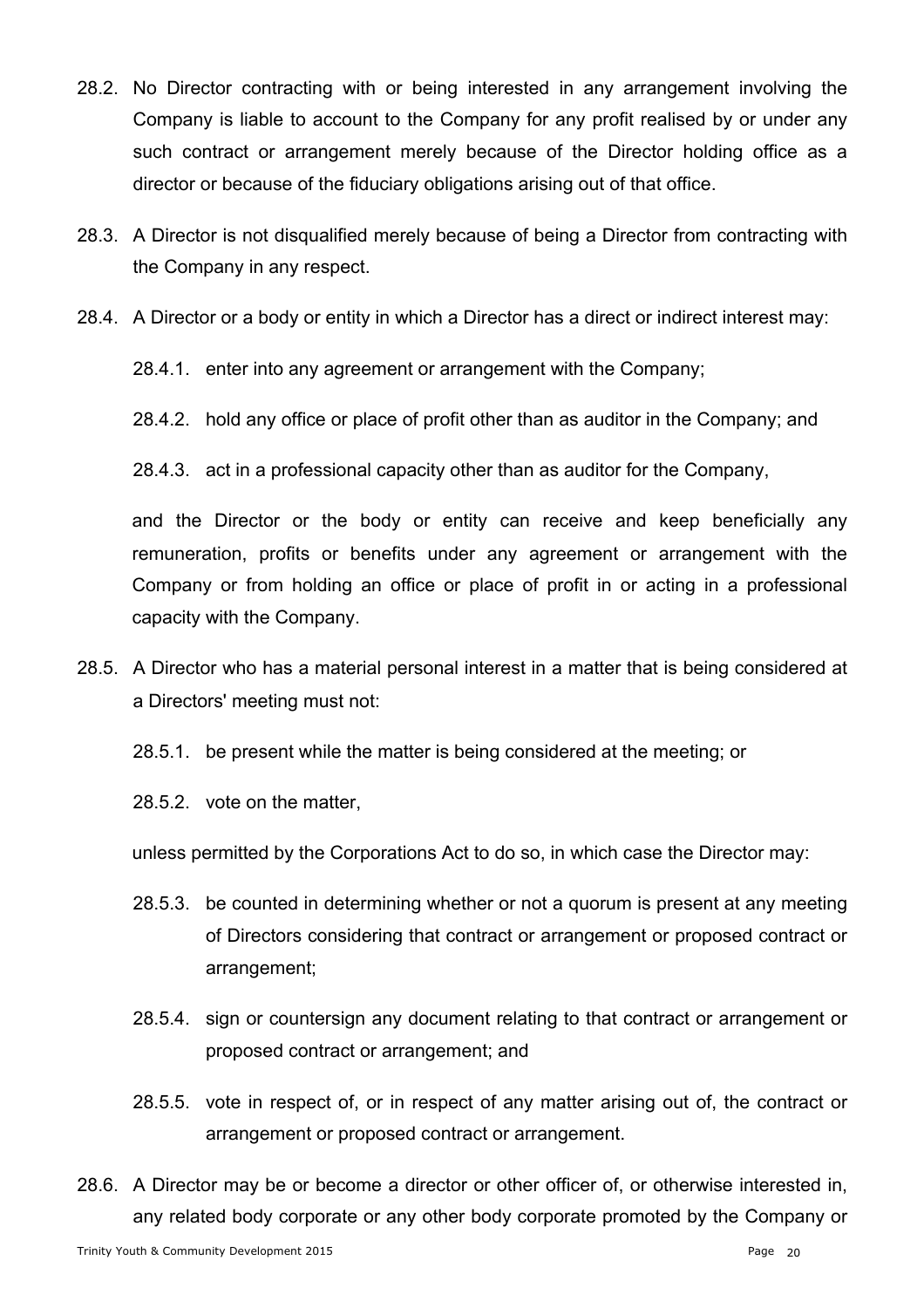in which the Company may be interested as a vendor, shareholder or otherwise and is not accountable to the Company for any remuneration or other benefits received by the Director as a director or officer of, or from having an interest in, that body corporate.

28.7. Without limiting his or her other obligations, a Director who is an employee, board member or contractor of a Member that has a material financial interest in a matter that is being considered at a Directors' meeting must not:

28.7.1. be present while the matter is being considered at the meeting; or

28.7.2. vote on the matter,

unless the other Directors resolve otherwise.

- 28.8. A Director who is an employee or board member of a Member may disclose to that Member any information (confidential or otherwise) about the affairs, finances and accounts of the Company that comes into the Director's possession from time to time, subject to requiring the Member to maintain the confidentiality of any confidential information. This right will not apply if:
	- 28.8.1. the exercise of such a right is inconsistent with this Constitution or the Director's fiduciary or other legal duties; and
	- 28.8.2. the Board has directed that such information not be disclosed to the relevant Member.

# **29. Validity of acts of Directors**

If it is discovered that:

- 29.1.1. there was a defect in the appointment of a person as a Director; or
- 29.1.2. any of the circumstances specified in clause 23 applied to a person appointed as a Director,

all acts of the Directors before the discovery was made are as valid as if the person had been duly appointed and was not disqualified.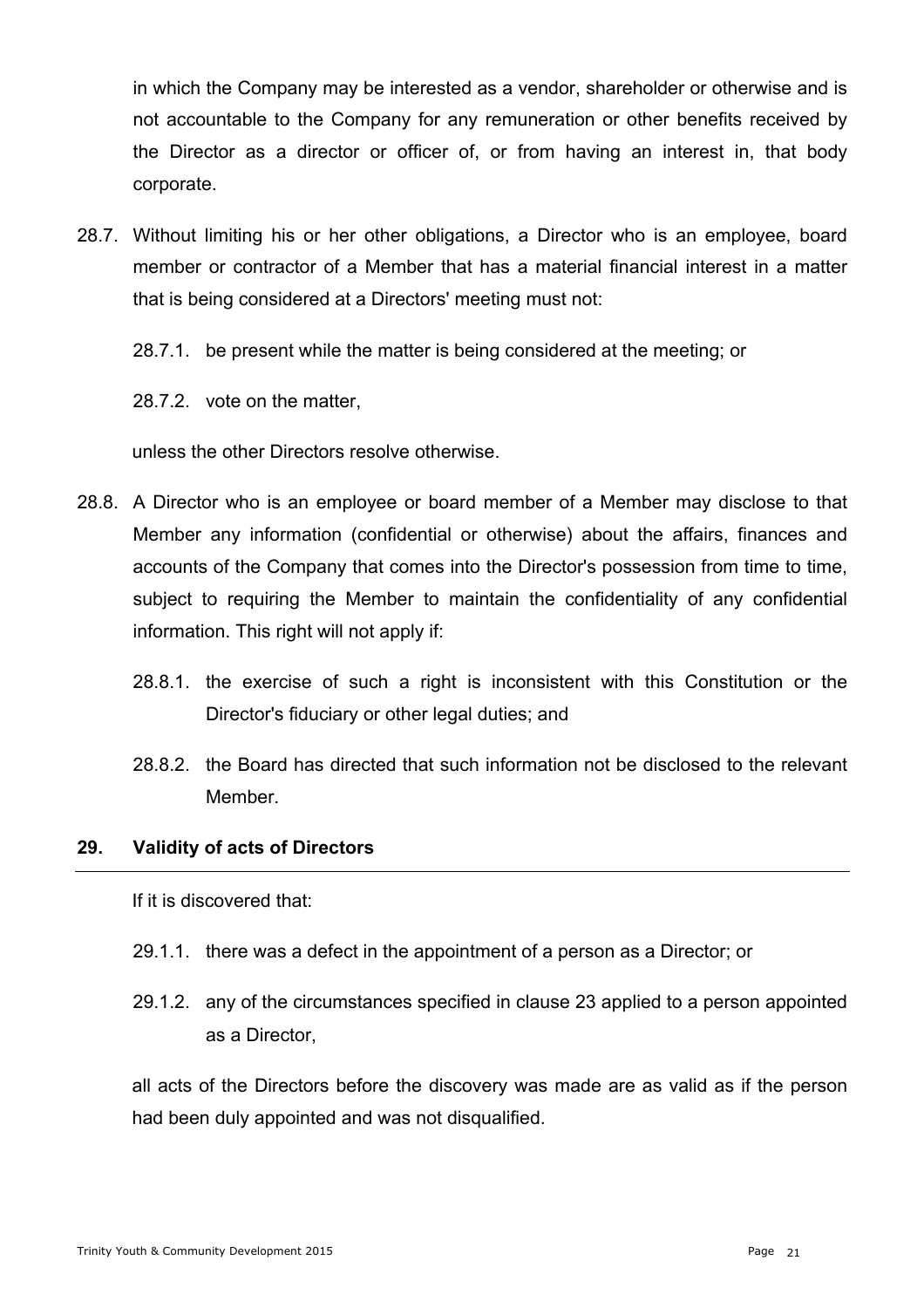- 30.1. The Directors must cause minutes to be made of:
	- 30.1.1. the names of the Directors present at all Directors' meetings and meetings of Board Committees;
	- 30.1.2. all proceedings and resolutions of general meetings, Directors' meetings and meetings of Board Committees;
	- 30.1.3. all resolutions passed by Directors in accordance with clause 27;
	- 30.1.4. all appointments of officers;
	- 30.1.5. all orders made by the Directors and Board Committees; and
	- 30.1.6. all disclosures of interests made under clause 28.
- 30.2. Minutes must be signed by the chairperson of the meeting or by the chairperson of the next meeting of the relevant body.
- 30.3. The Company must keep all registers required by this Constitution and the Corporations Act.

# **31. Notices to Directors**

- 31.1. A notice may be given by the Company to any Director either personally or by sending it by post to him or her to his or her registered address or to the address supplied by him or her to the Company for the giving of notices to him or her or by telex, facsimile transmission, e-mail, telephone or other method of written, audio or audio visual communication.
- 31.2. Any notice shall be deemed, in the absence of proof to the contrary, to have been received by the party to whom it was sent:-
	- 31.2.1. In the case of hand delivery, upon the date of such delivery.
	- 31.2.2. In the case of prepaid post, on the second day next following the date of dispatch.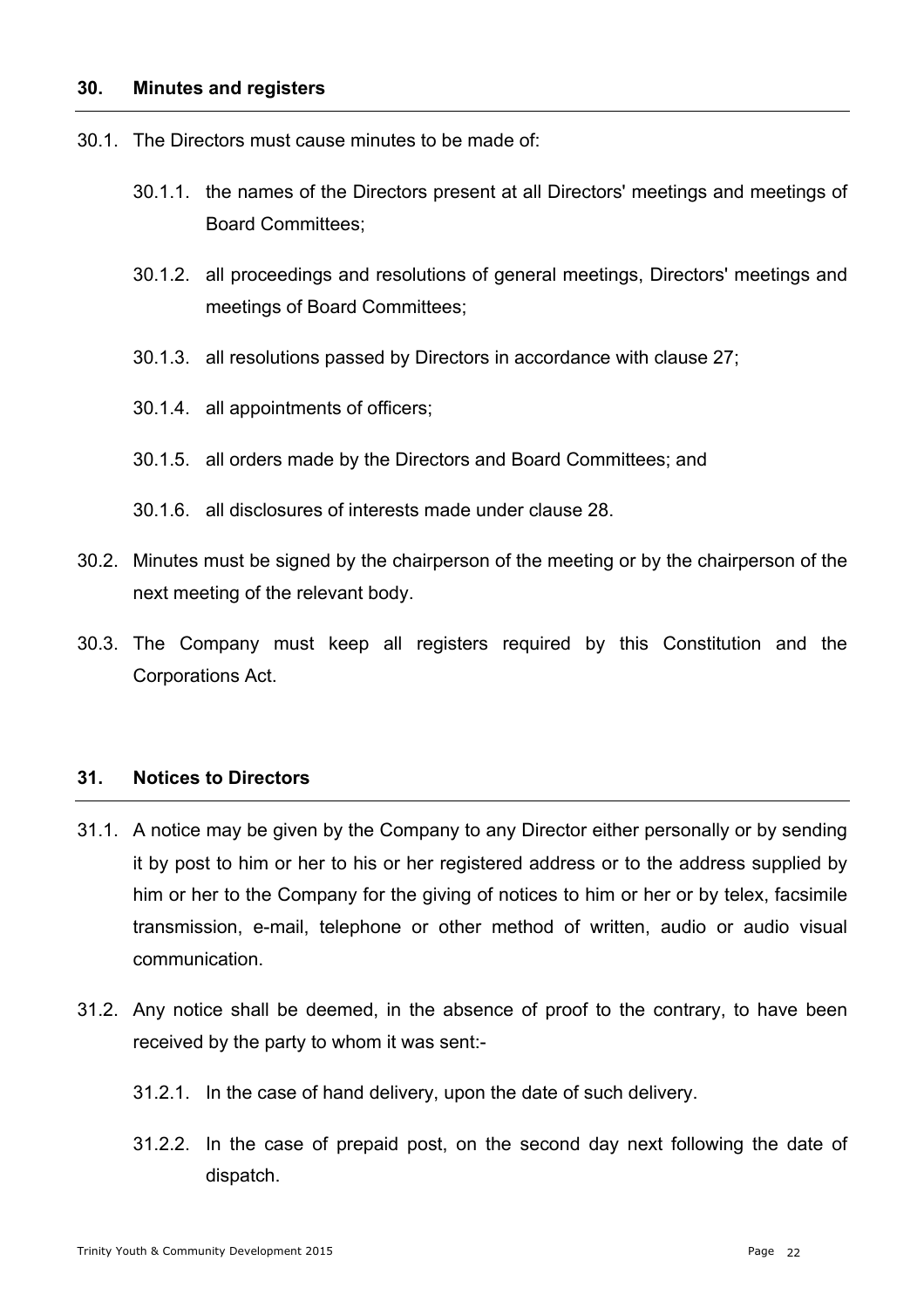- 31.2.3. In the case of facsimile transmissions, at the time of transmission, provided that, following the transmission, the sender receives the transmission confirmation report.
- 31.2.4. In the case of e-mail transmission, at the time the sender receives a return receipt or at the time the transmission is received by the recipient whichever is the earlier.

Unless in any such case it would be deemed to have been received on a day which is not a Business Day in the place where addressed, or after 5.00 p.m. on a Business Day, in which event it shall be deemed to have been received on the next Business Day.

## **32. Committees**

- 32.1. The Directors may establish either or both of the following:
	- 32.1.1. committees with powers delegated by the Directors (Board Committees); and
	- 32.1.2. advisory committees, with no delegated powers, to advise the Directors on specified matters (Advisory Committees).
- 32.2. Board Committee members and Advisory Committee members will be appointed by the Directors.
- 32.3. At least one member of each Board Committee must be a Director.
- 32.4. Meetings of any Board Committee or Advisory Committee will be governed by the provisions of this Constitution which deal with Directors' meetings so far as they are applicable and are not inconsistent with any directions of the Directors. The provisions apply as if each Board Committee or Advisory Committee member was a Director.
- 32.5. Clause 27 regarding written resolutions applies to resolutions of Board Committees and Advisory Committees as if each Board Committee or Advisory Committee member was a Director.

### **33. Delegation**

33.1. The Directors may, upon any terms and conditions or restrictions as they see fit, delegate any of their powers, other than those which by law must be dealt with by the Directors as a board, to: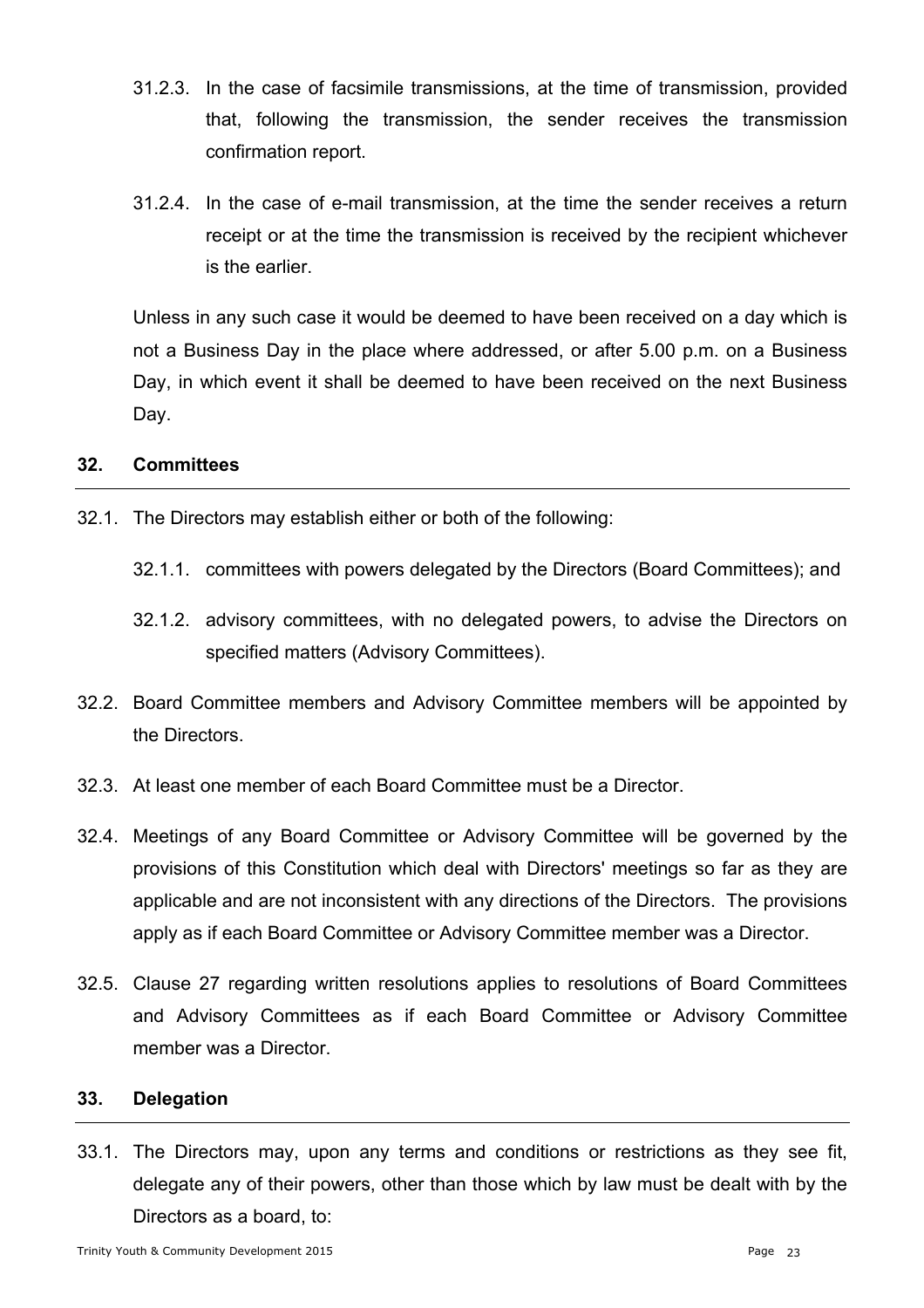- 33.1.1. a Board Committee;
- 33.1.2. a Director;
- 33.1.3. an employee of the Company; or
- 33.1.4. any other person.
- 33.2. A Board Committee to which, or person to whom, any powers have been delegated must exercise their powers in accordance with any directions of the Directors and a power exercised in that way is taken to have been exercised by the Directors.
- 33.3. A Board Committee to which, or person to whom, any powers have been delegated may be authorised by the Directors to sub-delegate all or any of the powers for the time being vested in it.
- 33.4. The Directors may at any time revoke any delegation of power.

# **34. Company Secretary**

A Secretary shall be appointed by, and may at any time be removed by, the Directors. The Directors may at any time appoint a temporary substitute for the Secretary and such Secretary shall carry out such duties required of a Secretary under the Corporations Act and as the Directors may from time to time allocate to him or her.

# **35. National Director / CEO**

- 35.1. Subject to these Rules, the Directors may from time to time appoint a National Director or CEO for such period and on such terms as the Directors think fit and subject to the terms of any agreement entered into in any particular case, may dismiss the National Director.
- 35.2. The National Director / CEO shall be responsible for the supervision and control of the operation and management of the affairs of the Company and he or she will: -
	- 35.2.1. perform such other functions as may be approved by the Directors from time to time; and
	- 35.2.2. implement the directions and resolutions of the Directors from time to time.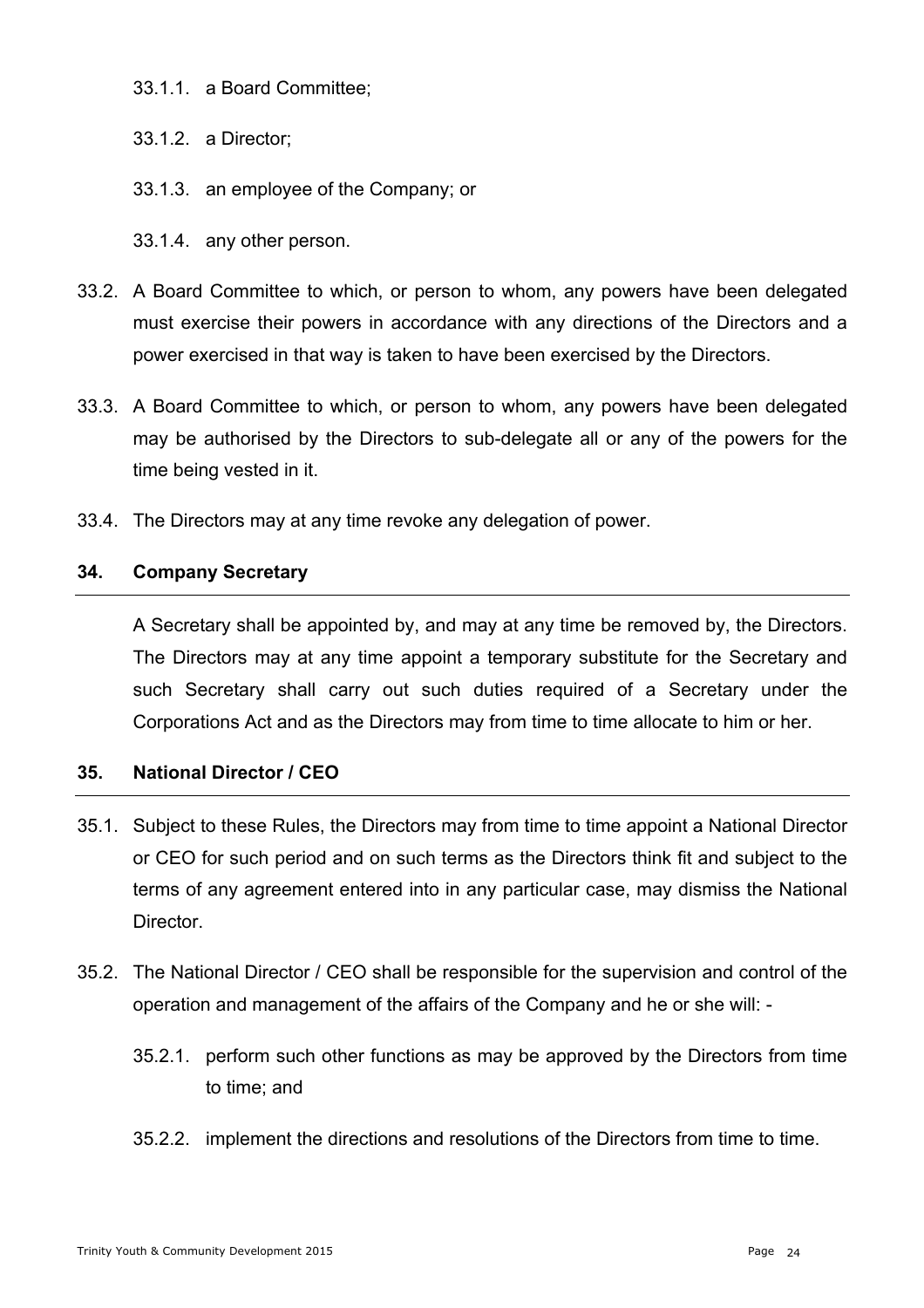- 35.3. In the event of the appointment of a company Director as National Director, that Director will cease to be regarded from the date of effect of appointment as a Director and a vacancy in the Directors will arise at that time.
- 35.4. The National Director shall be entitled to and shall attend all meetings of Directors and may attend all meetings of the Committees except during the consideration of any matter concerning the CEO personally.

## **36. Cheques, Bills etc**

Cheques, bills of exchange, promissory notes or other negotiable instruments shall be drawn, made, signed, accepted or endorsed by such person or persons and in such manner as the Directors shall from time to time resolve.

## **37. Common Seal**

- 37.1. If the Company has a Seal:
	- 37.1.1. the Directors must provide for the safe custody of the Seal;
	- 37.1.2. the Seal must not be used without the authority of the Directors;
	- 37.1.3. every document to which the Seal is affixed must be signed by a Director and be countersigned by another Director, the Secretary or another person appointed by the Directors to countersign the document.

#### **38. Local management**

- 38.1. The Directors may provide for the management and transaction of the affairs of the Company in any places and in such manner as they think fit.
- 38.2. Without limiting clause 38.1 the Directors may:
	- 38.2.1. establish local boards or agencies for managing any of the affairs of the Company in a specified place and appoint any persons to be members of those local boards or agencies; and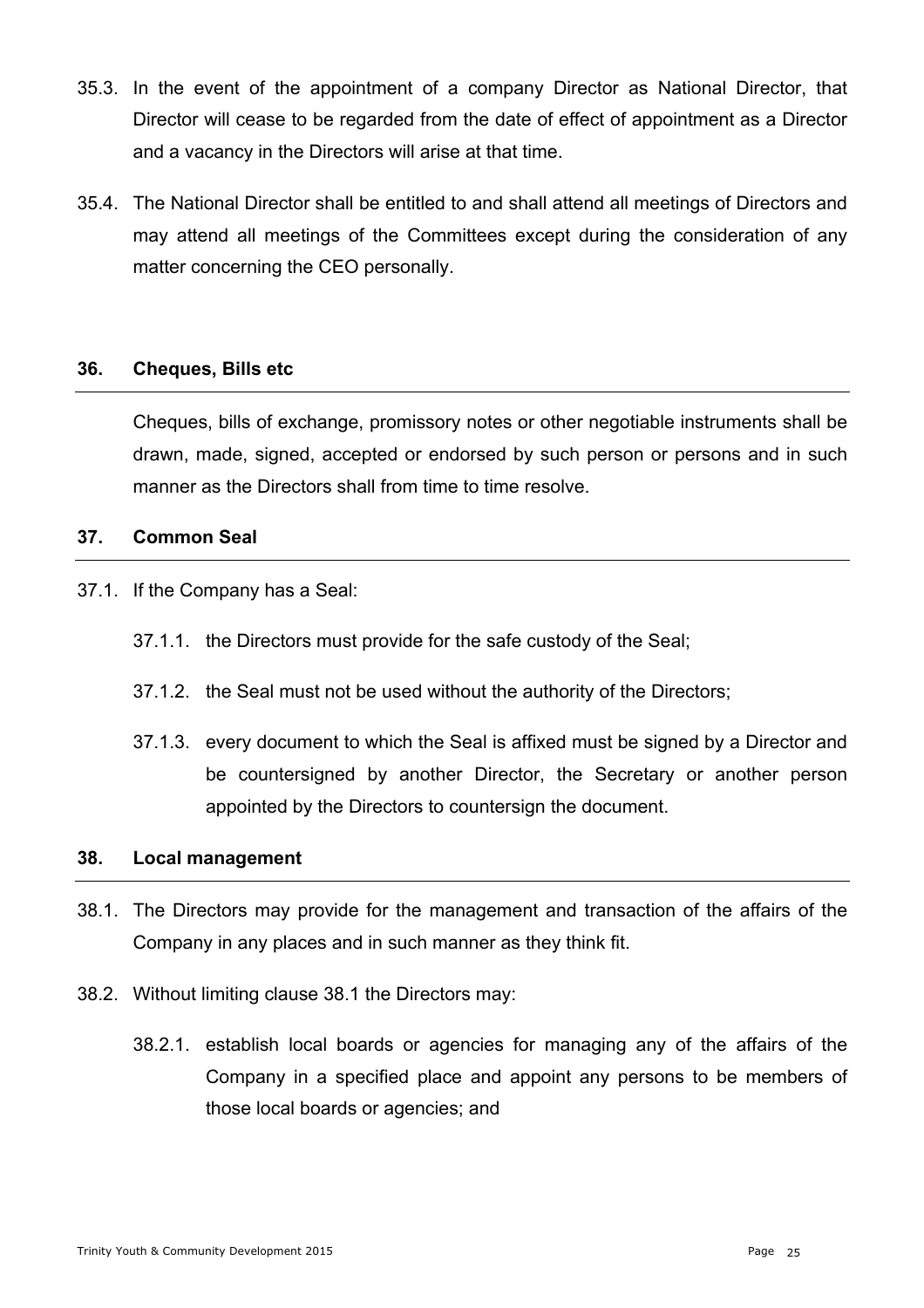38.2.2. delegate to any person appointed under clause 38.2.1 any of the powers, authorities and discretions which may be exercised by the Directors under this Constitution,

on any terms and subject to any conditions determined by the Directors.

38.3. The Directors may at any time revoke or vary any delegation under this clause 38.

# **39. Appointment of attorneys and agents**

- 39.1. The Directors may from time to time by resolution or power of attorney executed in accordance with section 127 of the Corporations Act appoint any person to be the attorney or agent of the Company:
	- 39.1.1. for the purposes;
	- 39.1.2. with the powers, authorities and discretions (not exceeding those exercisable by the Directors under this Constitution);
	- 39.1.3. for the period; and
	- 39.1.4. subject to the conditions,

determined by the Directors.

- 39.2. An appointment by the Directors of an attorney or agent of the Company may be made in favour of:
	- 39.2.1. any member of any local board established under this Constitution;
	- 39.2.2. any company;
	- 39.2.3. the members, directors, nominees or managers of any company or firm; or
	- 39.2.4. any fluctuating body of persons whether nominated directly or indirectly by the Directors.
- 39.3. A power of attorney may contain such provisions for the protection and convenience of persons dealing with an attorney as the Directors think fit.
- 39.4. The Directors may appoint attorneys or agents by facsimile transmission, telegraph or cable to act for and on behalf of the Company.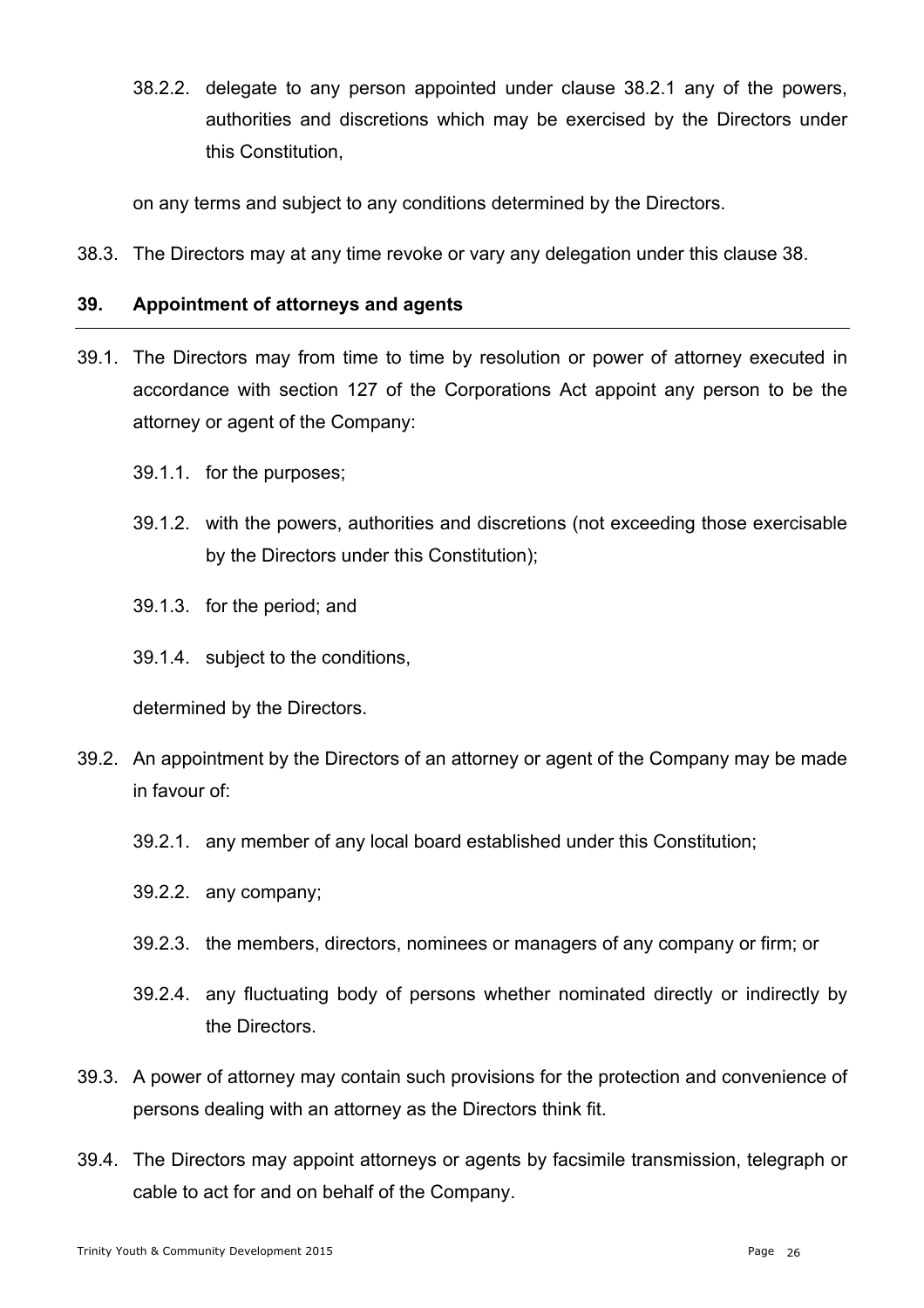39.5. An attorney or agent appointed under this clause 39 may be authorised by the Directors to sub-delegate all or any of the powers authorities and discretions for the time being vested in it.

#### **40. Accounts**

- 40.1. True accounts shall be kept of the sums of money received and expended by the Company and the matter in respect of which such receipt or expenditure takes place and of the property, credits and liabilities of the Company and subject to any reasonable restrictions as to time and manner of inspecting the same that may be imposed in accordance with the regulations of the Company for the time being shall be open to the inspection of the Members. Once at least in every year the accounts of the Company shall be examined by one or more properly qualified auditor or auditors who shall report to the Members in accordance with the Corporations Act.
- 40.2. The books of account shall be kept at the registered office of the Company or at such other place or places as the Directors think fit and shall always be open to the inspection of the Directors.
- 40.3. The Directors shall cause to be prepared and to be presented before the Company in general meeting audited profit and loss accounts, balance sheets and reports as at the 31<sup>st</sup> December in each year.
- 40.4. A copy of every balance sheet, profit and loss accounts and reports (including every document required by the Corporations Act to be annexed or attached to such reports and/or accounts) which is to be laid before the Company in general meeting together with a copy of the Auditor's report shall not less than seven (7) days before the date of the meeting be sent to all persons entitled to receive notices of general meetings of the Company.
- 40.5. The Company shall receive all monies and/or other properties for use by the Company according to the objects and purposes contained in this Constitution. However, nothing contained in this Constitution shall require the Directors to accept or receive any money or property of any kind if it shall determine in its discretion that receipt of such money or property is contrary to the expressed purposes and objects of the Company set out in this Constitution.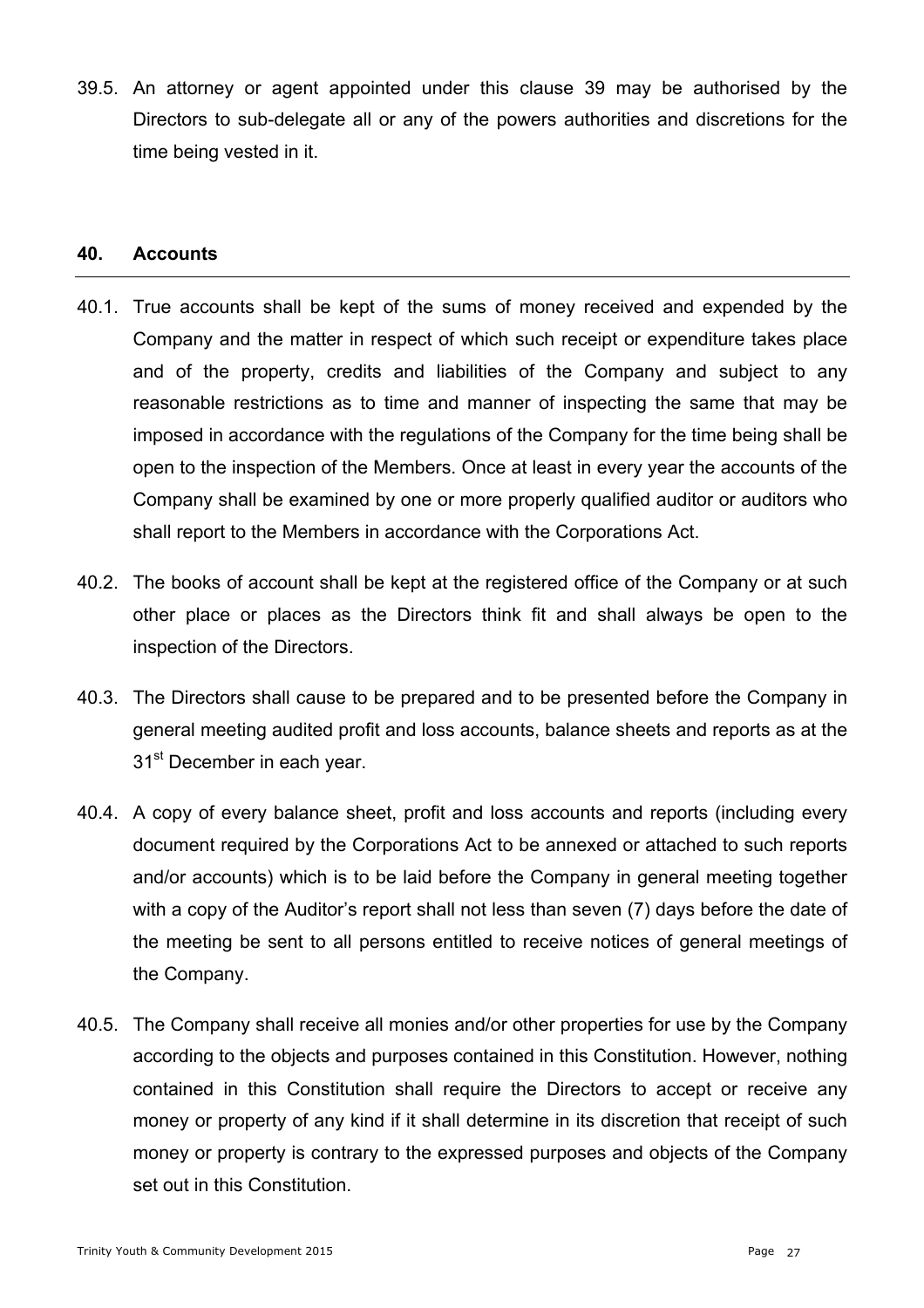40.6. No material disbursement of Company money or property shall be made until it is first approved by the Directors. However, Directors shall have the authority to appropriate specific sums to fulfill the objects and purposes of the Company as set out in this Constitution and to direct the committees, officers and staff of the Company from time to time to make disbursements to implement said appropriations. Expenses incurred by the Company in total during a financial year shall not exceed the Income for that year.

# **41. Inspection of records**

- 41.1. Except as otherwise required by the Corporations Act the Directors may determine whether and to what extent, and at what times and places and under what conditions, the financial records and other documents of the Company or any of them will be open for inspection by Members other than Directors.
- 41.2. Except as otherwise required by the Corporations Act a Member other than a Director does not have the right to inspect any financial records or other documents of the Company unless the Member is authorised to do so by a court order or a resolution of the Directors.

#### **42. Auditors**

Auditors shall be appointed by the Directors and their duties regulated in accordance with the Corporations Act.

# **43. Officers: Indemnities and Insurance**

- 43.1. In this clause, "Officer" means a Director, a Chair of any Committee established by the Directors, a Secretary and any other person who holds an "executive" position as determined by resolution of the Directors.
- 43.2. To the extent permitted by Part 2D.2 of the Corporations Act:-
	- 43.2.1. The Company indemnifies every person who is or has been an Officer of the Company or of a wholly-owned subsidiary of the Company against any liability for costs and expenses incurred by that person in defending any proceedings, including but not limited to those brought under fundraising legislation in Queensland and other states, in which judgement is given in that person's favour, or in which the person is acquitted, or in connection with an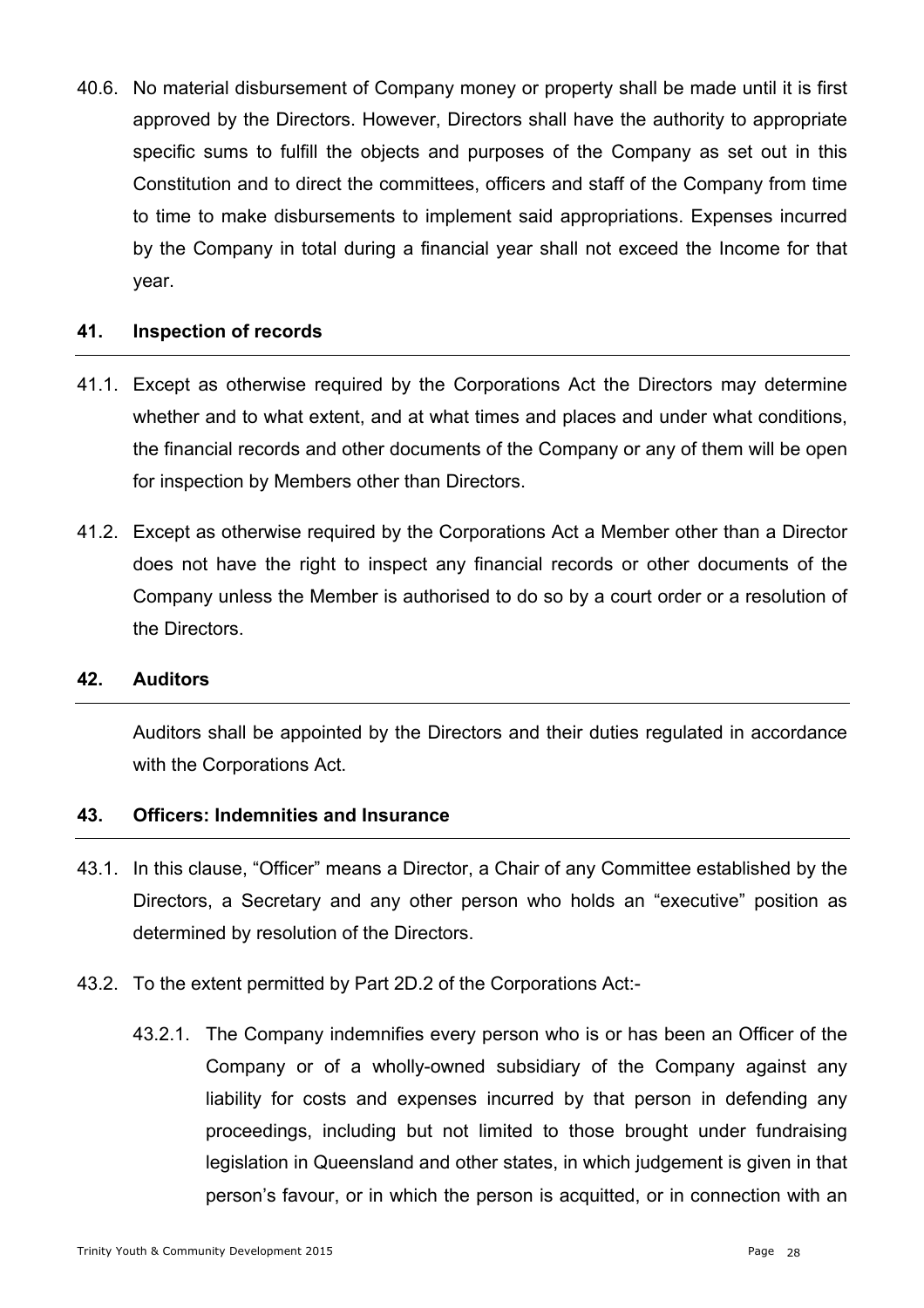application in relation to any proceedings in which the Court grants relief to the person under the Corporations Act; and

- 43.2.2. The Company indemnifies every person who is or has been an Officer of the Company or of a wholly-owned subsidiary of the Company against any liability incurred by that person, as an Officer of the Company or of a whollyowned subsidiary of the Company, to another person including but not limited to any liability arising under the Act (other than the Company or a related body corporate of the Company) unless the liability arises out of conduct involving a lack of good faith.
- 43.3. The Company may pay, or agree to pay, a premium in respect of a contract insuring a person who is or has been an Officer of the Company or of a subsidiary of the Company against a liability:-
	- 43.3.1. Incurred by the person in his capacity as an Officer of the Company or a subsidiary of the Company or in the course of acting in connection with the affairs of the Company or a subsidiary of the Company including but not limited to any action under the Corporations Act or otherwise arising out of the Officer's holding such office PROVIDED THAT the liability does not arise out of conduct involving a wilful breach of duty in relation to the Company or a subsidiary of the Company or a contravention of Sections 182 and 183 of the Corporations Act ; or
	- 43.3.2. For costs and expenses incurred by that person in defending proceedings, whatever their outcome.
- 43.4. The Company shall have the power at the discretion of, and to the extent determined by, the Directors to indemnify any other person who was or is a party, or is threatened to be made a party, to any threatened, pending or completed action including that brought under the Act by reason of the fact that such person is or was an agent, officer or employee of the Company, against expenses actually and reasonably incurred by such person in connection with the defence or settlement of such action if such person acted in good faith, in a manner the Directors believe to be in the best interests of and in furtherance of the objects of the Company and with such care, including reasonable inquiry, as an ordinarily prudent person in a like position would use under similar circumstances.